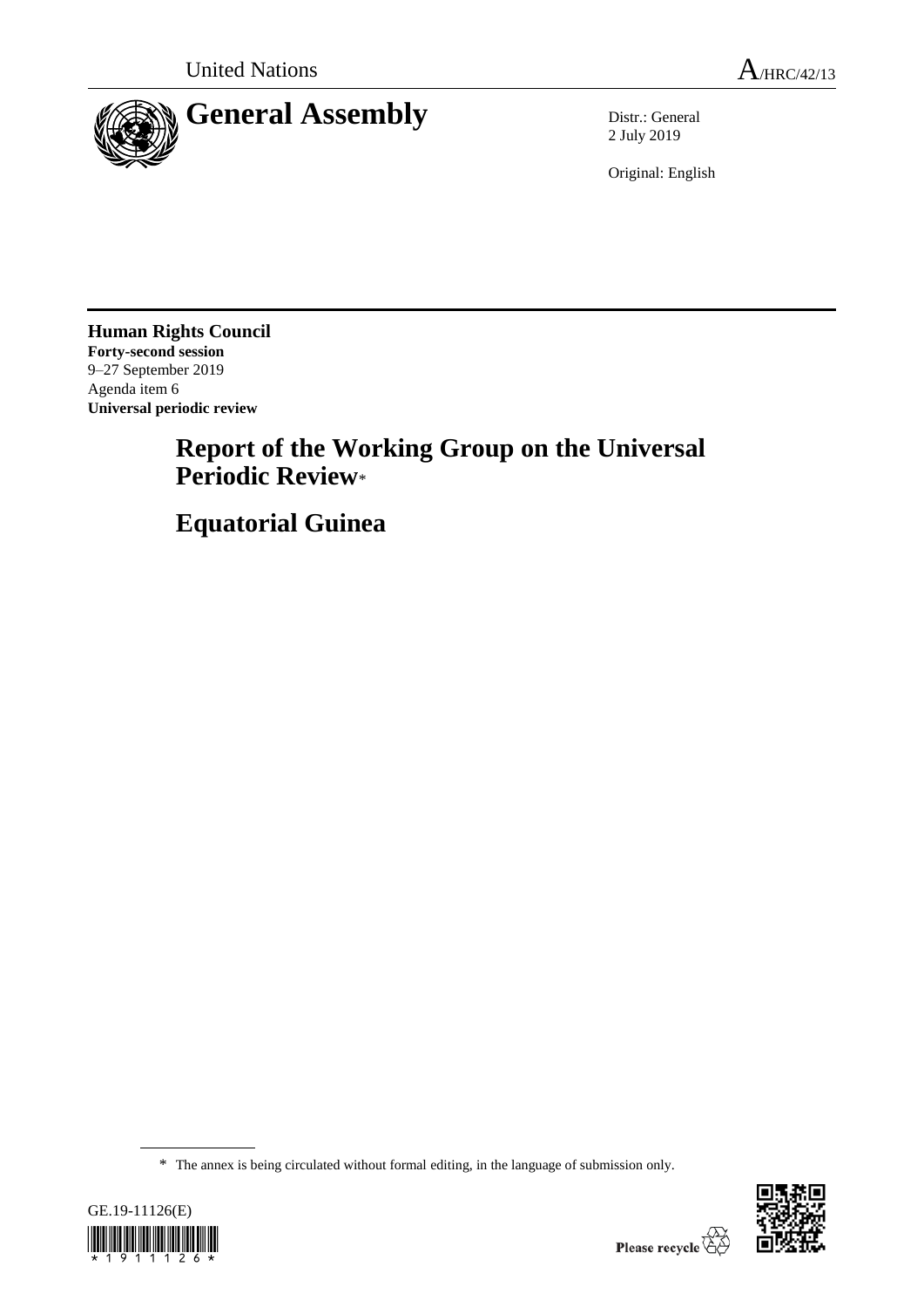# **Introduction**

1. The Working Group on the Universal Periodic Review, established in accordance with Human Rights Council resolution 5/1, held its thirty-third session from 6 to 17 May 2019. The review of Equatorial Guinea was held at the 12th meeting, on 13 May 2019. The delegation of Equatorial Guinea was headed by Alfonso Nsue Mokuy, Third Deputy Prime Minister, in Charge of Human Rights. At its 17th meeting, held on 16 May 2019, the Working Group adopted the report on Equatorial Guinea.

2. On 15 January 2019, the Human Rights Council selected the following group of rapporteurs (troika) to facilitate the review of Equatorial Guinea: Burkina Faso, Iceland and Ukraine.

3. In accordance with paragraph 15 of the annex to Human Rights Council resolution 5/1 and paragraph 5 of the annex to Council resolution 16/21, the following documents were issued for the review of Equatorial Guinea:

(a) A national report submitted/written presentation made in accordance with paragraph 15 (a) (A/HRC/WG.6/33/GNQ/1);

(b) A compilation prepared by the Office of the United Nations High Commissioner for Human Rights (OHCHR) in accordance with paragraph 15 (b) (A/HRC/WG.6/33/GNQ/2);

(c) A summary prepared by OHCHR in accordance with paragraph 15 (c) (A/HRC/WG.6/33/GNQ/3).

4. A list of questions prepared in advance by Belgium, Germany, Portugal, on behalf of the Group of Friends on national implementation, reporting and follow-up, Slovenia, Spain, the United Kingdom of Great Britain and Northern Ireland and the United States of America was transmitted to Equatorial Guinea through the troika. These questions are available on the website of the universal periodic review.

# **I. Summary of the proceedings of the review process**

## **A. Presentation by the State under review**

5. The delegation stated that it was pleased to appear before the Human Rights Council. The State's third national report covered the implementation of the recommendations accepted at the previous evaluation within the framework of the universal period review. The report contained an examination, in a spirit of transparency, of the human rights situation, the implementation of the recommendations accepted and various international commitments, and the challenges encountered during the implementation process.

6. At the third National Economic Conference, it had been decided to give priority to consolidating social equity and eradicating poverty with a view to meeting the objectives of the National Economic and Social Development Plan for Horizon 2020, the 2030 Agenda for Sustainable Development and Agenda 2063: The Africa We Want of the African Union. Equatorial Guinea reaffirmed its political will and determination to devote more efforts and capacity to building a national society in which human rights constituted the supreme values of peaceful and democratic coexistence.

7. Regarding follow-up to the universal periodic review, the Intersectoral Technical Committee, composed of members of all departments of the central Administration, the Ombudsman's Office, the Supreme Court of Justice, Parliament and the Centre for Human Rights, had been set up in June 2018, and had been responsible for drafting the national report.

8. All relevant departments of the Administration were being trained, with the technical assistance of the United Nations Development Programme (UNDP), to gather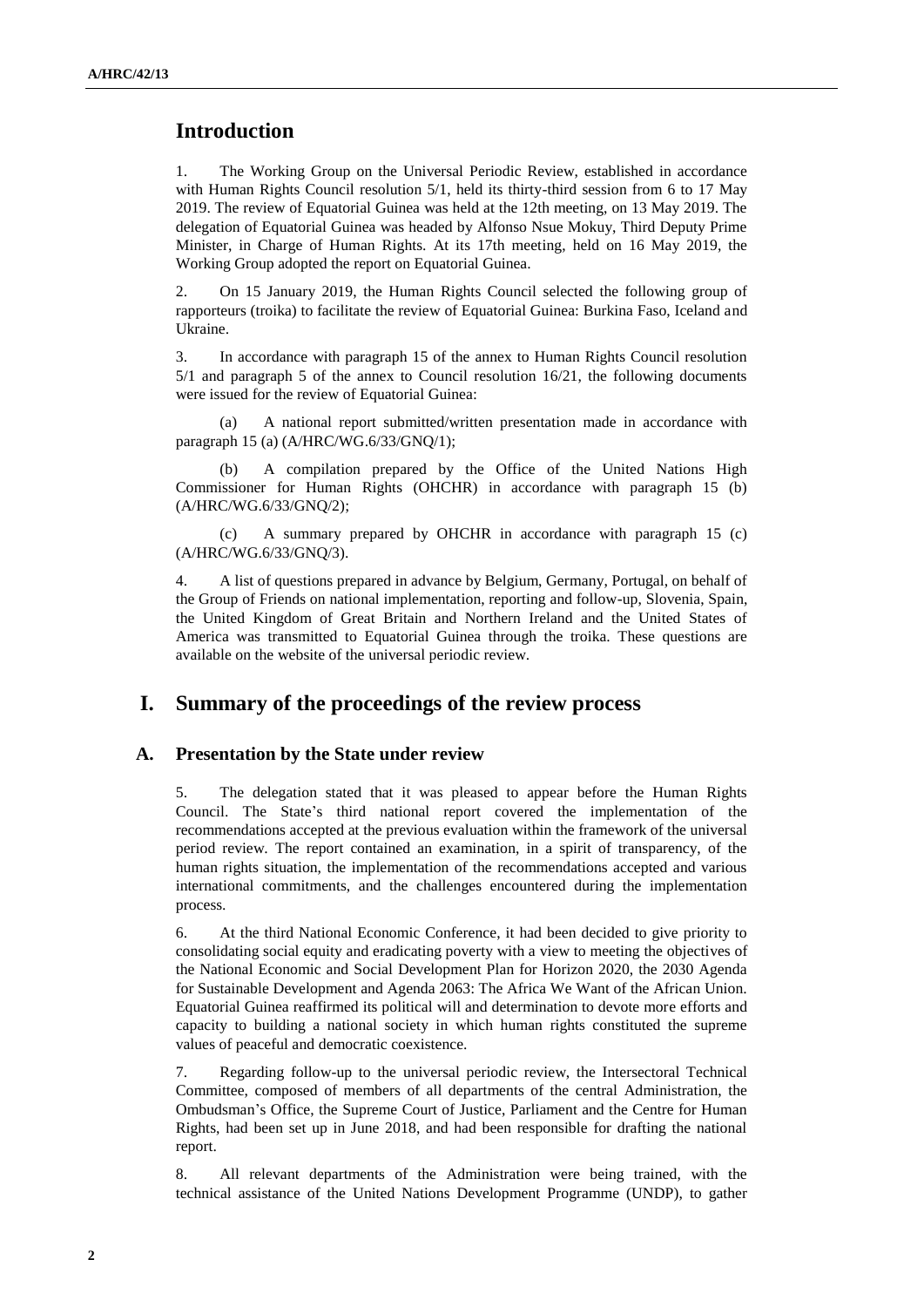statistical data and other reports and information relevant to recommendations received through the universal periodic review and from treaty bodies, special procedures and regional human rights organs and bodies. The establishment of such ministerial coordination bodies would strengthen plans and inform the possible creation in the future of a national mechanism for reporting and follow-up with respect to the recommendations issued by all human rights mechanisms.

9. Under the Constitution, freedom of expression, thought, ideas and opinions were recognized, and under Act No. 6/1997 on the press, publishing and audiovisual media, the free establishment of all media without prior censorship was authorized. The Government was open to discussions of proposals to review that Act with a view to better compliance with its objectives.

10. Various newspapers, television networks, WhatsApp and the Internet currently functioned in the country. There were no restrictions on access to social media, although the Government acknowledged the persistence of some technical operational difficulties. Concerning the online newspaper Diario Rombe and the radio station *Radio Macuto*, the Government applied the relevant law, namely Act No. 6/1997, and accorded primacy to the right to honour and the good name and reputation of persons and institutions, as recognized by the Constitution.

11. As mandated at the third National Economic Conference, the Government had set the review of Act No. 1/1999 as a political priority for the country.

12. The main measures taken by the State to ensure an independent judicial system included professionalizing the judiciary, providing training to strengthen the capacity of legal actors and bolstering the role of the Supreme Council of the Judiciary. Additionally, in order to minimize as far as possible cases of abuse of power, the disciplinary regime to which judicial bodies were subjected would be further strengthened.

13. The security forces were undergoing a progressive process of professionalization. To that end, the EMIGO military academy and the Judicial Institute had been created and were being strengthened. The Government was open to cooperation with the international community on those issues, including with the United Nations and with the States development partners.

14. Regarding the issue of child labour, the country had ratified the relevant international human rights instruments and the Presidency had established a national commission on the rights of the child.

15. Detainees were guaranteed free legal assistance and a specific budget had been allocated to the Bar Association of Equatorial Guinea to that effect, as established by law. Persons arrested remained in police custody for up to 72 hours, after which period, by law, a judicial authority must issue an explicit authorization to detain. New penitentiary facilities had been built in Bata and in Oveng Asem, Mongomo. Moreover, the Government had established clinics in prisons to ensure basic health care, and the Ministries of Justice and of Health had reached an agreement for prisoners to be treated in the main hospitals. The Government had recognized that there had been deaths in custody and was ready to allow impartial observers to visit jails and prisons in coordination with national oversight bodies, to provide observations and guidance.

16. Whenever there had been cases in which there had been sufficient evidence of abuse by the security forces, disciplinary action had been taken and the perpetrators had been removed from their functions, made available to the courts and punished in accordance with the law.

17. The right to peaceful assembly was provided for in the national binding agreement between the Government and political parties, as well as in the outcome document of the national political dialogue that had recently been held in Malabo.

18. Freedom of association and the right to strike, to demonstrate and to lodge a complaint were enshrined in the Constitution, and the exercise of those rights was regulated by Act No. 12/1992 on trade unions and Act No. 5/2015 on freedom of assembly and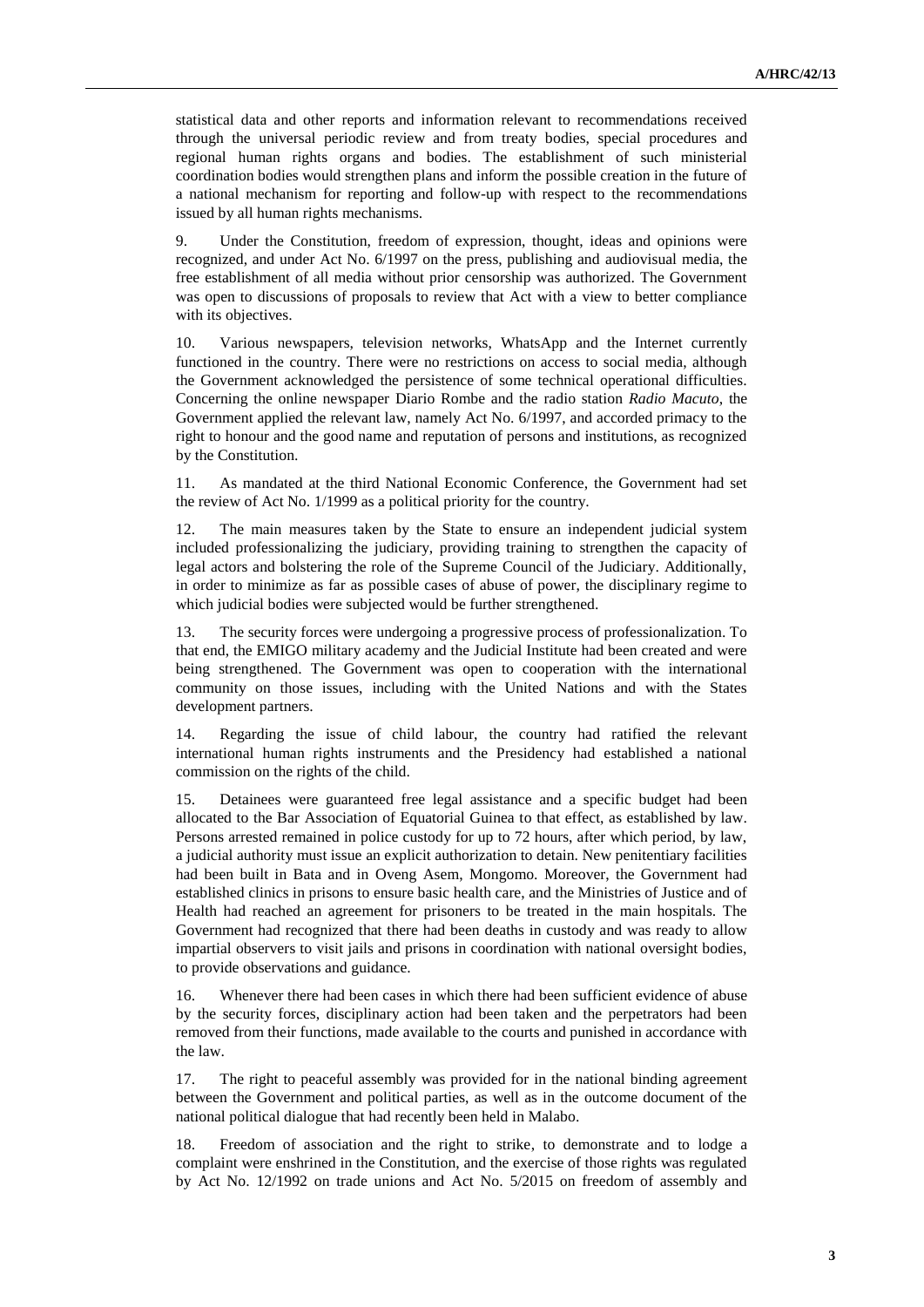demonstration. The Government was open to proposals to review legislation to better fulfil the objectives of those laws.

19. In order to combat trafficking in persons, the Government had decided to give priority to raising awareness of the issue both among society in general and among the bodies responsible for tackling it, particularly the Directorate-General of Human Rights. In cooperation with the Ombudsman's Office and UNDP, a five-year project on preventing and combating trafficking in persons in Equatorial Guinea had been agreed upon.

20. Regarding the issuing of a standing invitation to the special procedures of the Human Rights Council, the Government did not oppose visits by special procedure mandate holders when requests for such visits were issued appropriately.

21. The legal system of Equatorial Guinea recognized unequivocally the principle of equal rights and non-discrimination based on gender, and the country had ratified the main international human rights instruments on that issue. There was no discrimination between men and women, and article 13 of the Constitution guaranteed that both genders are equal. A bill on gender-based violence, which would address domestic violence and sexual harassment, had been drafted by the Senate and was currently pending.

#### **B. Interactive dialogue and responses by the State under review**

22. During the interactive dialogue, 82 delegations made statements. Recommendations made during the dialogue are to be found in section II of the present report.

23. Mozambique commended Equatorial Guinea for its adoption of the Better Health for All programme under the National Economic and Social Development Plan for Horizon 2020, and for its accession to the United Nations Convention against Corruption.

24. Myanmar noted the State's efforts since the previous universal periodic review cycle to improve the quality of life and education and to combat poverty and gender inequality, and commended it for its achievements in increasing primary and secondary school enrolment rates.

25. Namibia congratulated Equatorial Guinea on its national report, on its inclusive approach towards the implementation of accepted recommendations from the previous review, and on its ratification of several international conventions.

26. The Netherlands expressed concern about the lack of progress on legislative reform, particularly regarding the independence of the judiciary, about the delay in the ratification of several international instruments and about limitations on certain fundamental freedoms.

27. Nicaragua recognized the action of the public institutions of the Government, which had led to real improvements in the human rights of the population.

28. Nigeria commended efforts by Equatorial Guinea to strengthen its legal and institutional framework on human rights, including engagement with human rights mechanisms, and its efforts and strategies to combat corruption.

29. Paraguay acknowledged the Government's willingness to complete investigations of allegations of torture, but it remained concerned about reports of extrajudicial executions despite a moratorium on the application of the death penalty.

30. The Philippines noted measures to enhance social security and health care. It welcomed the openness of Equatorial Guinea in acknowledging challenges regarding gender-based violence and discrimination against women and its commitment to address those issues.

31. Qatar noted the measures taken through the National Economic and Social Development Plan for Horizon 2020 to combat poverty and improve the living standards of the population, especially in education and health.

32. The Republic of Korea commended the State for progress made in translating the concept of gender equality, which was enshrined in the Constitution of 2012, into concrete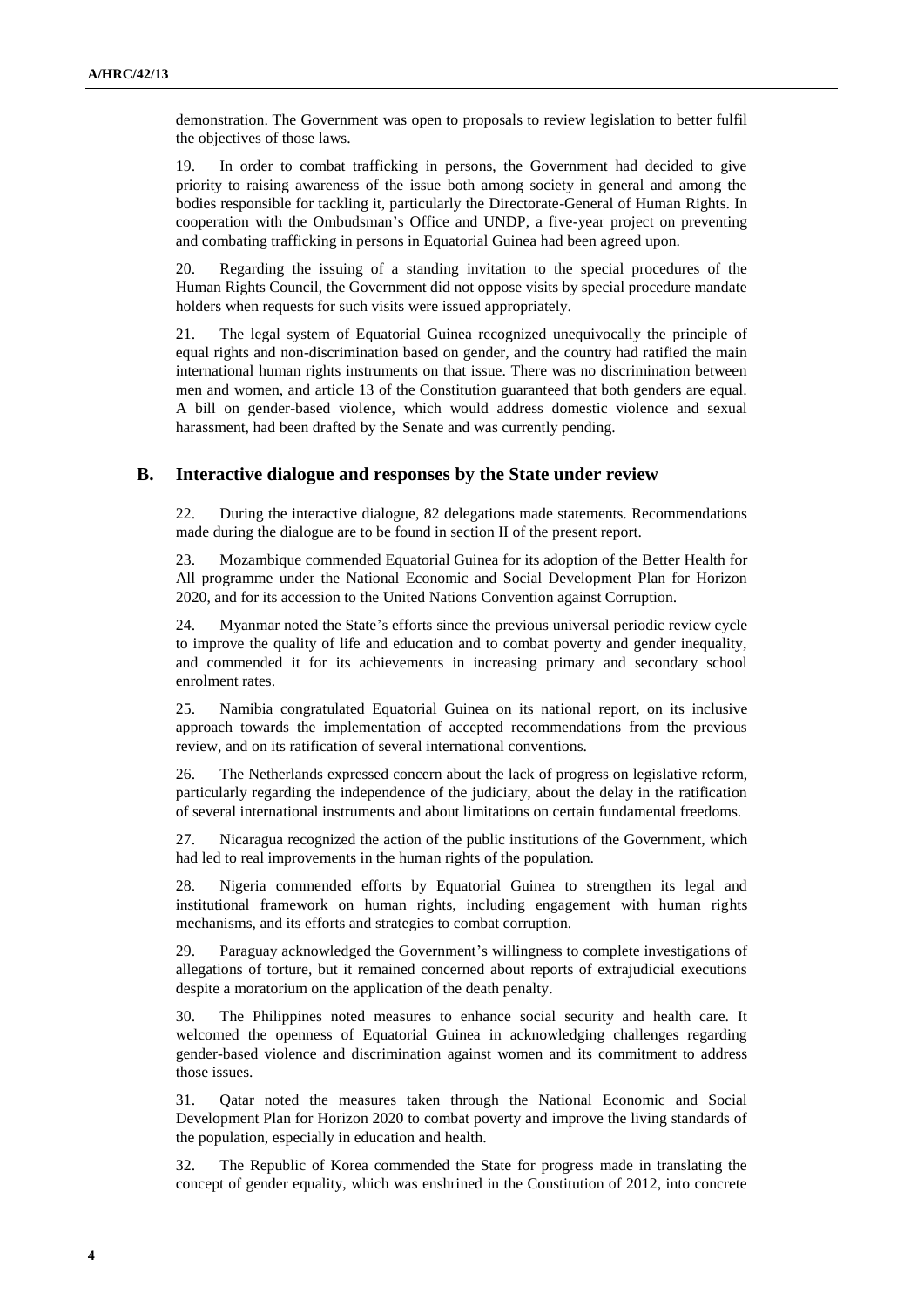legal initiatives such as the pending bill on the protection framework for gender-based violence.

33. The Russian Federation welcomed the efforts of Equatorial Guinea to implement the recommendations stemming from the second cycle of the universal periodic review, but noted that the human rights situation remained challenging.

34. Rwanda welcomed positive steps taken to implement the recommendations from the previous cycle and commended Equatorial Guinea for its efforts to improve the socioeconomic status of its citizens and to address inequality.

35. Senegal welcomed the adoption and implementation of the National Economic and Social Development Plan for Horizon 2020, specifically the strengthening of public finances and monitoring systems as part of that plan.

36. Serbia commended the State for the organization by the Directorate-General of Human Rights, in partnership with non-governmental organizations (NGOs), of workshops on regional and international human rights instruments and mechanisms, which should facilitate the implementation of recommendations received from the United Nations.

37. Sierra Leone noted that despite the country's delay in ratifying the Convention on the Rights of Persons with Disabilities, it was taking steps to improve the living conditions of persons with disabilities. It commended the State for the adoption of the National Economic and Social Development Plan for Horizon 2020.

38. Slovenia expressed appreciation for the efforts made to empower women and girls and to protect and promote the rights of the child, while expressing concern about restrictions on fundamental freedoms, especially affecting human rights defenders and journalists.

39. South Africa welcomed the ratification by Equatorial Guinea of international human rights instruments.

40. Spain praised the measures adopted since the previous review cycle and thanked the delegation for the responses that it had given to its advance questions.

41. The Sudan welcomed the efforts made to promote and protect human rights and the implementation of several recommendations from the previous review cycle. It praised the State on the national plan to combat poverty and the programmes launched to reach economic targets.

42. While expressing its general concern about the human rights situation in the country, Switzerland took note of the moratorium on the implementation of death penalty and encouraged Equatorial Guinea to ratify the Second Optional Protocol to the International Covenant on Civil and Political Rights, aiming at the abolition of the death penalty.

43. Timor-Leste commended the State for the establishment of the National Codification Commission, whose role was to initiate legislative reform. It noted a set of strategies to eradicate gender-based disparities and prevent violence against women. It encouraged the adoption of the draft personal and family code.

44. Togo welcomed efforts to increase the well-being of the most marginalized groups, including older persons, women, children and persons with disabilities. It acknowledged the moratorium on death penalty, which had been in place since 2014, and the construction of modern prisons, which would improve conditions of detention.

45. Tunisia praised the State for its ratification of several international conventions and for the moratorium on the implementation of the death penalty. It noted the national plan to combat poverty, which would guarantee sustainable development.

46. Turkey noted that Equatorial Guinea had one of the highest national incomes per capita in Africa and encouraged the strengthening of the rule of law in line with its economic wealth. Turkey commended the State for its accession to the United Nations Convention against Corruption.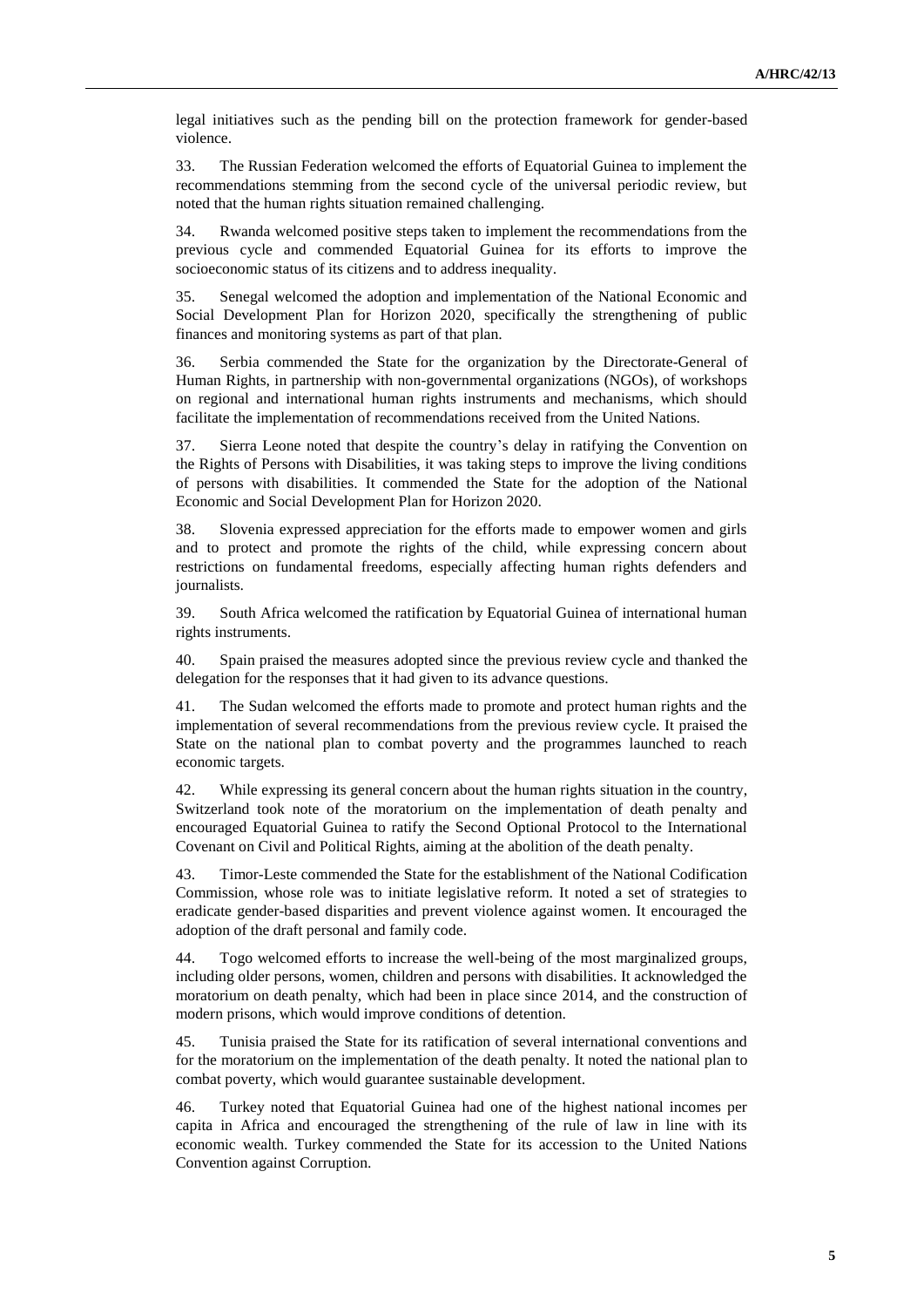47. Uganda commended the State for the progress made in protecting human rights but noted with concern the high prevalence rate of HIV/AIDS, especially among young people, and encouraged the Government to strengthen its efforts to tackle that scourge.

48. Ukraine noted of the temporary amnesty on the death penalty. It encouraged Equatorial Guinea to strengthen its efforts towards guaranteeing gender equality and women's rights by taking effective steps to eliminate domestic violence and all forms of sexual abuse.

49. The United Kingdom urged Equatorial Guinea to build on efforts to tackle human trafficking. It remained concerned at the limited human rights progress since the country's 2014 review and noted the persistence of severe restrictions on democratic space.

50. The United States remained concerned by reports of arbitrary detention and violence by security forces, including alleged extrajudicial killings and the use of torture. It urged the Government to end the intimidation of civil society, journalists and political opposition members.

51. Uruguay acknowledged the efforts made to ratify international instruments and urged Equatorial Guinea to continue ratifying other human rights conventions and enhancing its efforts to ensure human rights for all persons without any discrimination.

52. The Bolivarian Republic of Venezuela commended the State for the increase in access to basic services, action taken in support of families of persons with disabilities with limited resources, the construction of university campuses and the A Roof for All Major Programme, which had delivered thousands of homes.

53. Zambia raised concerns regarding female prisoners vulnerable to sexual assault and sexual violence by prison guards and fellow prisoners. It was also concerned at the continued harassment and intimidation of human rights defenders, journalists and political opponents.

54. Zimbabwe acknowledged the adoption of the National Economic and Social Development Plan for Horizon 2020. It highlighted the budgetary allocations to the social sector, including the construction of hospitals, polyclinics and education and health-care centres.

55. Algeria expressed appreciation for the State's accession to the United Nations Framework Convention on Climate Change and its efforts to promote economic, social and cultural rights through the National Economic and Social Development Plan for Horizon 2020.

56. Angola noted efforts made to align the national legislative framework with the country's international human rights obligations. It welcomed the fight against corruption and commended the State for its efforts to diversify the national economy.

57. Argentina welcomed the creation in June 2018 of the Intersectoral Technical Committee in order to establish an inclusive process to follow up on the implementation of review recommendations.

58. Australia was deeply concerned about the narrowing political space. It urged Equatorial Guinea to institute legislative change, and to bring domestic law into compliance with international human rights obligations.

59. Belgium expressed appreciation for the efforts that Equatorial Guinea had made to implement the recommendations from the previous review cycle. However, several major sources of concern remained.

60. Benin welcomed measures taken with a view to strengthening the regulatory and institutional framework, particularly the adoption of a national plan to combat poverty and regulatory measures to improve the situation of persons with disabilities.

61. The Plurinational State of Bolivia noted and welcomed efforts to accede to the Optional Protocol to the Convention against Torture and Other Cruel, Inhuman or Degrading Treatment or Punishment and to the Optional Protocol to the International Covenant on Economic, Social and Cultural Rights.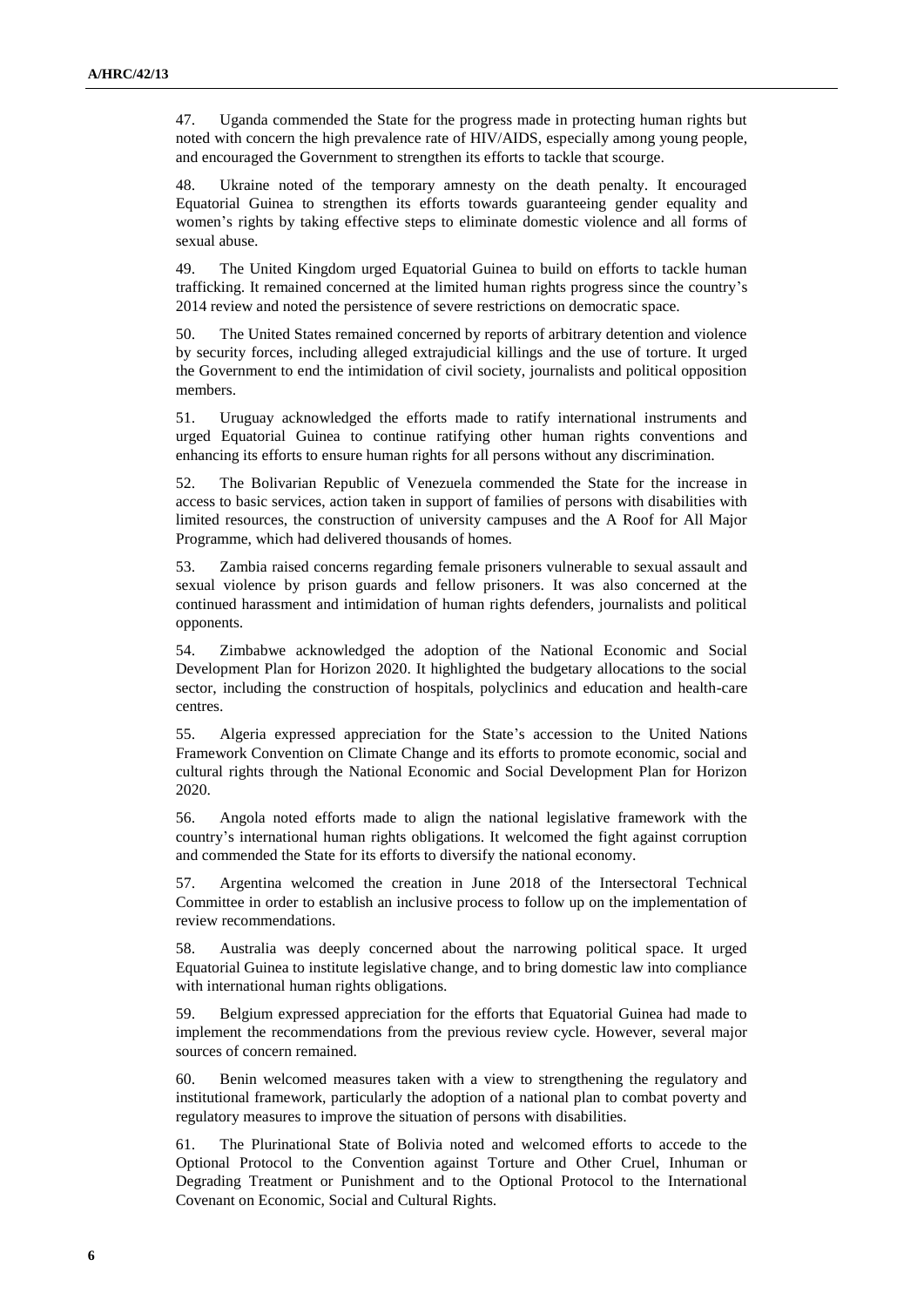62. Botswana expressed appreciation for the incorporation of persons with disabilities into the social security mechanism and the creation of a special service for persons with disabilities in the National Social Security Institute. It further welcomed strategies aimed at eradicating gender-based disparities.

63. Brazil congratulated Equatorial Guinea for its efforts to ensure the rights to adequate housing, health and education of its population. Brazil urged the country to take measures to combat HIV/AIDS and to ratify the Optional Protocol to the Convention against Torture.

64. Burkina Faso welcomed efforts to implement recommendations received during the previous cycle which had led to establishing a legislative and institutional framework to strengthen the promotion and protection of human rights in the field.

65. The delegation of Equatorial Guinea thanked countries that had made helpful suggestions and recommendations and highlighted that the State's objective was to improve its laws and institutions.

66. Regarding the death penalty, the Government had decided to abolish the death penalty and had prepared a decree, which had been put before Parliament for approval. The abolition of the death penalty had therefore practically been achieved.

67. There had been great progress in the field of education. Very few pupils now dropped out of school and training was provided for teachers at all levels. Nevertheless, one of the Government's goals was to resolve remaining issues leading to school dropouts. A university campus in Malabo had been completed and construction of other campuses had nearly been finalized.

68. At the third National Economic Conference, it had been decided to undertake a sweeping review of all the laws of Equatorial Guinea to ensure that they met the needs of the country and the requirements of the international community. Equatorial Guinea was committed to protecting all of the fundamental rights and freedoms enshrined in the Constitution.

69. The State was present on all fronts and was striving to improve living conditions, including by ensuring water, housing, electricity, health, education and sanitation for all persons in the country. Equatorial Guinea was developing an action plan to combat poverty and would strive to improve social protections.

70. Approximately 80 per cent of the country's economy was dependent on fossil fuels. As decided during the third National Economic Conference, the country was looking to diversify its economy through the development of agriculture, tourism and fishery. The National Economic and Social Development Plan for Horizon 2020 included a political commitment to improve infrastructure. Though the country had already achieved a great deal in terms of development of its infrastructure and other capacities, it had not yet reached the desired level for an emerging economy, which was why the Government would extend the Horizon plan to 2035.

71. Measures were being taken to improve prisons. The separation of men and women prisoners was ensured in the country's prisons.

72. Equatorial Guinea would review the criteria relating to human rights defenders. A human rights defender should not, at the same time, act as a political leader, and there should be no confusion between the two fields. In situations where human rights defenders took on the role of political actors and attacked institutions, the security forces could come into conflict with them.

73. No journalist was persecuted or was in detention in Equatorial Guinea. However, as already indicated, the country would improve the press law and broaden it to bring it into line with current standards. Moreover, civil society laws would be enacted to enhance the cooperation between civil society and the State.

74. A number of human rights institutions existed in Equatorial Guinea, and the Government would try to ensure that its national human rights commission complied with the principles relating to the status of national institutions for the promotion and protection of human rights (the Paris Principles). The only existing challenge was that according to the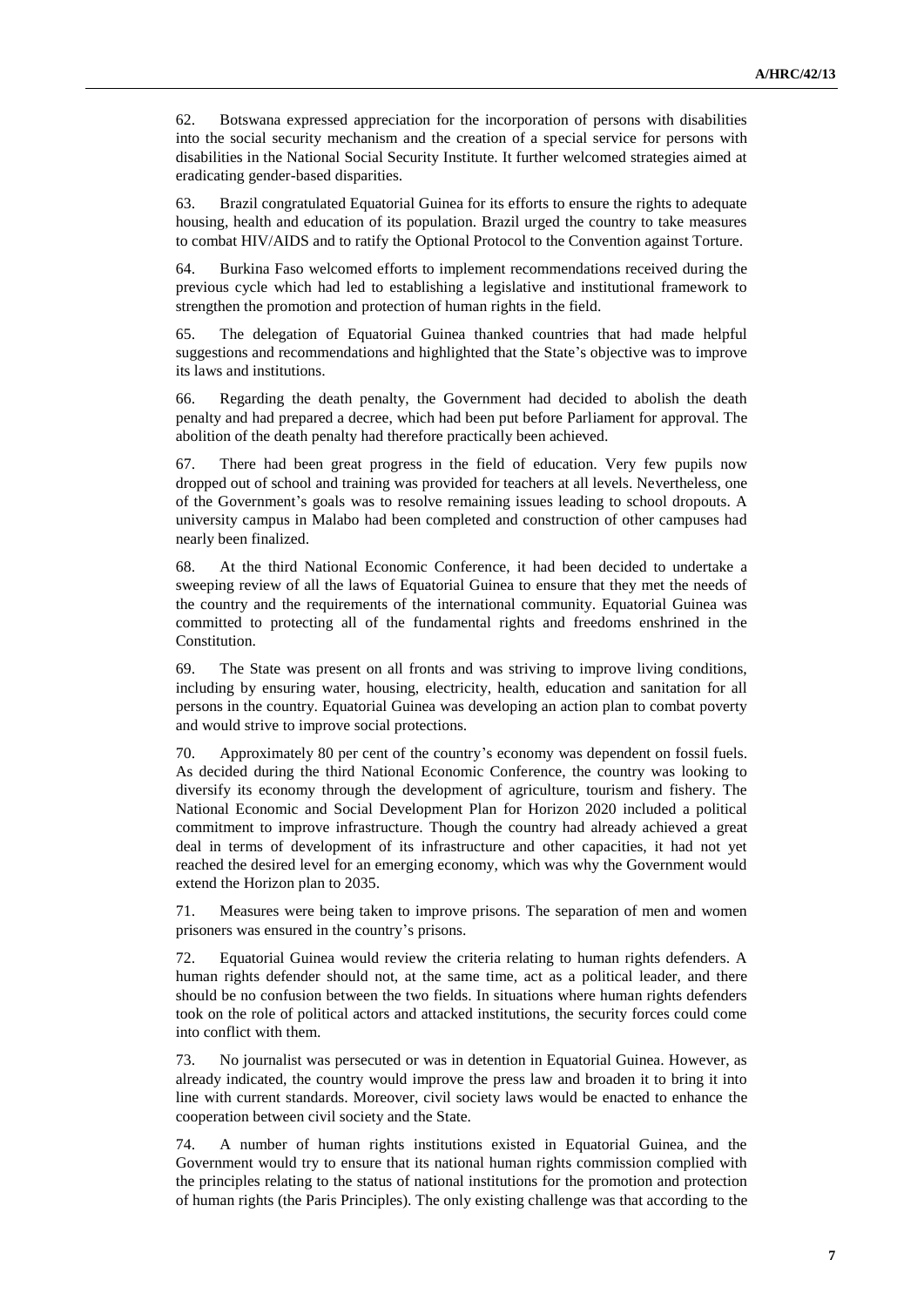country's legislation, all public functions in the country had to be approved by the President, which could be a difficulty in the establishment of such an institution. Nevertheless, the issue would be carefully examined.

75. The country will also ratify additional international human rights instruments. However, as was decided by other members of the African Union, Equatorial Guinea would not become a party to the Rome Statute of the International Criminal Court.

76. The rights of migrant workers would be protected and the Government paid particular attention to persons with disabilities and their inclusion in society.

77. Burundi expressed appreciation for the adoption of the National Economic and Social Development Plan for Horizon 2020, whose implementation had already helped raise living standards. It further welcomed measures taken to improve access to free, highquality health care for all.

78. Cabo Verde welcomed the State's accession to the United Nations Convention against Corruption and measures to improve the status of women and children. It urged the authorities to improve access to employment and revenue for all.

79. Canada commended the Government for the amnesty of July 2018 and the pardon for political prisoners in October 2018. It urged an enlargement of the democratic space, especially for civil society organizations.

80. Chad welcomed the establishment of the National Codification Commission, with a view to initiating legislative reform and ensuring that the country's legal framework was in conformity with the demands of a modern and effective justice system, and the ratification of international instruments.

81. Chile welcomed efforts by the Directorate-General of Human Rights to increase public officials' awareness of human rights protection. Chile asked about the process and deadlines for the ratification of the Optional Protocol to the Convention against Torture.

82. China welcomed the National Economic and Social Development Plan for Horizon 2020 and efforts to drive socioeconomic development, eliminate poverty, boost education and health programmes, raise school enrolment and actively prevent and treat malaria and HIV/AIDS.

83. Congo noted the moratorium on the application of death penalty and welcomed the National Economic and Social Development Plan for Horizon 2020, the results of which pointed to an improvement in people's living standards.

84. Costa Rica was deeply concerned by allegations of the restriction of freedom of expression and freedom of the press, reports of torture, political persecution and arbitrary detention, and the lack of independence of the judiciary.

85. Côte d'Ivoire welcomed the ratification of and accession to certain international instruments, in particular the United Nations Framework Convention on Climate Change and the United Nations Convention against Corruption, and urged the Government to pursue such efforts.

86. Croatia acknowledged the State's adherence to several human rights instruments, and efforts made concerning accession to the Convention on the Rights of Persons with Disabilities. It expressed concern at the high levels of early marriages and adolescent pregnancies.

87. Cuba expressed appreciation for progress made by Equatorial Guinea in updating legislation in various areas and efforts to reduce poverty and make progress in such fields as health care and education.

88. The Democratic People's Republic of Korea welcomed the implementation of the National Economic and Social Development Plan for Horizon 2020, the National Multisectoral Plan of Action for the Advancement of Women and Gender Equity and policy measures for the protection of persons with disabilities.

89. Denmark commended the State for the introduction of a moratorium on the death penalty but remained concerned about reports of harassment and intimidation of human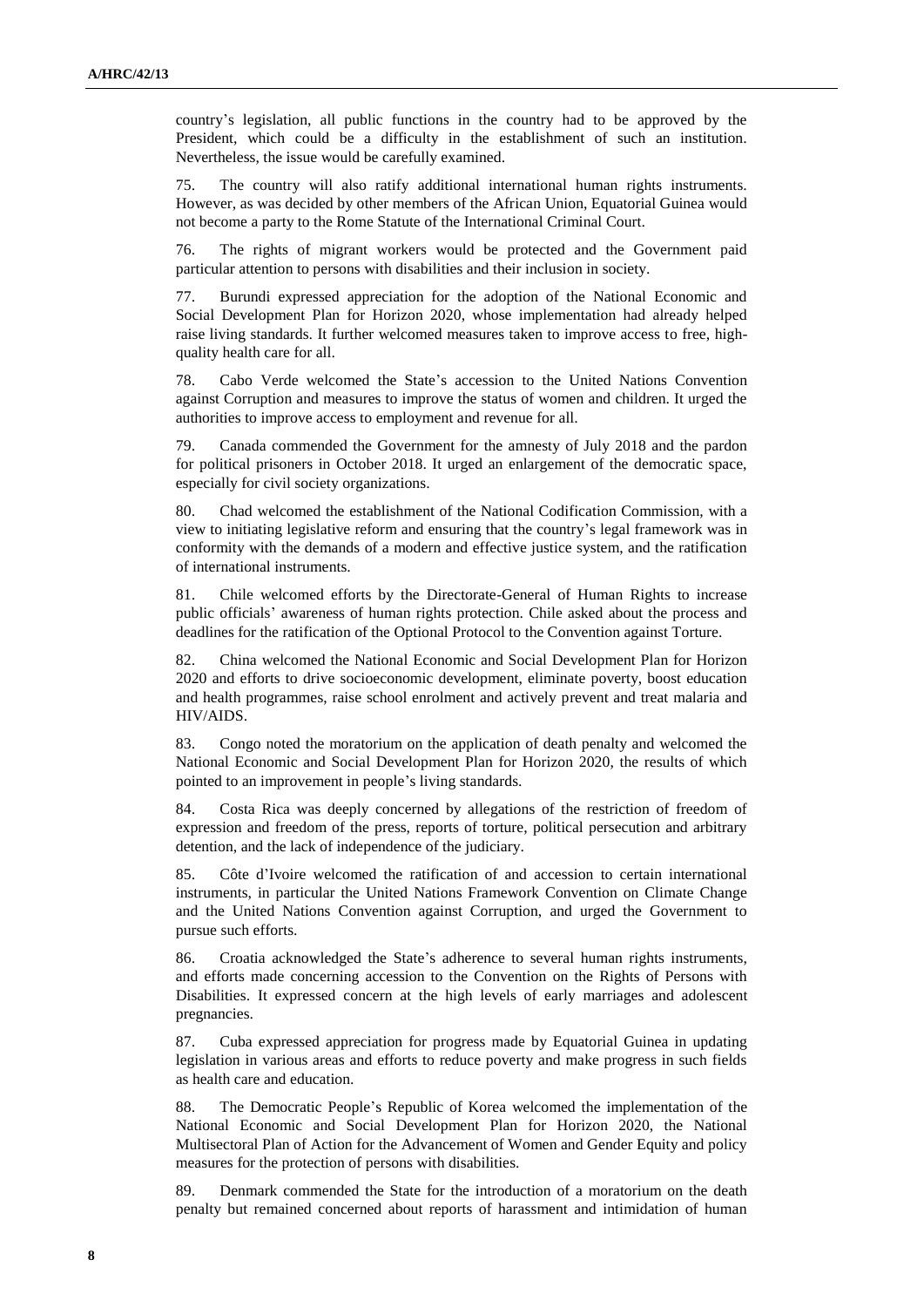rights defenders. It stressed that protection of civil society and human rights defenders was critical for the protection of human rights.

90. Djibouti welcomed the State's accession to the United Nations Convention against Corruption and the establishment of the Ombudsman's Office, tasked with protecting individual and collective rights in relation to the public administration.

91. The Dominican Republic welcomed State's efforts within its institutional framework for the promotion and protection of human rights, in particular the moratorium on the application of the death penalty.

92. Egypt welcomed the efforts made to combat poverty and corruption, and empower women and enhance gender equality. It further welcomed the efforts made in the fields of education and health and in combating torture and improving prison conditions.

93. Ethiopia welcomed the progress made in access to basic services, housing, water and electricity and infrastructure development through public investment. It called on the international community to increase its support in accordance with the needs of the country.

94. Fiji welcomed the achievements made in the fight against climate change, highlighting that it was necessary to develop and implement effectively the various legislative and policy frameworks on climate change and the environment.

95. France expressed concern about the closure of the political space, the obstacles to the work of civil society and the inadequacy of social services. At the same time, it welcomed the announcement of the abolition of the death penalty in the near future.

96. Gabon welcomed the integration of persons with disabilities into the social security system. It noted with satisfaction strategies aimed at preventing violence against women, eliminating gender inequality and ensuring free health care for all, including people living with HIV/AIDS.

97. Georgia welcomed the ratification of international human rights instruments. It commended the State for the establishment of the Ombudsman's Office under the Constitution while noting that it had yet to meet the criteria of the Paris Principles.

98. Germany welcomed the moratorium on the death penalty. It expressed concern about ill-treatment of human rights defenders and continuing restrictions on fundamental political rights and the activities of NGOs and political parties.

99. Ghana welcomed the measures taken by Equatorial Guinea to provide high-quality health care for its people, including for persons with disabilities. It noted the National Economic and Social Development Plan for Horizon 2020 and encouraged the Government to continue implementing the positive social interventions contained therein.

100. Haiti noted efforts to improve the conditions of the people of Equatorial Guinea, despite the numerous challenges faced by the country, including a slowdown of economic growth.

101. Honduras expressed appreciation for efforts to implement the recommendations from the previous review cycle, in particular action within the framework of the National Economic and Social Development Plan for Horizon 2020.

102. Iceland noted that the situation of human rights defenders, activists and members of the opposition had not improved since the previous review. It also expressed concern about reports of unlawful killings, violence against women and lesbian, gay, bisexual, transgender and intersex persons, and widespread impunity.

103. Indonesia welcomed the ratification of international human rights instruments and the adoption of a national plan to combat poverty. It also appreciated the implementation of Decree No. 41/2016, which had contributed to the country's ongoing progress in reducing the rate of infant mortality.

104. Iraq welcomed the efforts made to improve the living conditions of persons with disabilities and to combat poverty.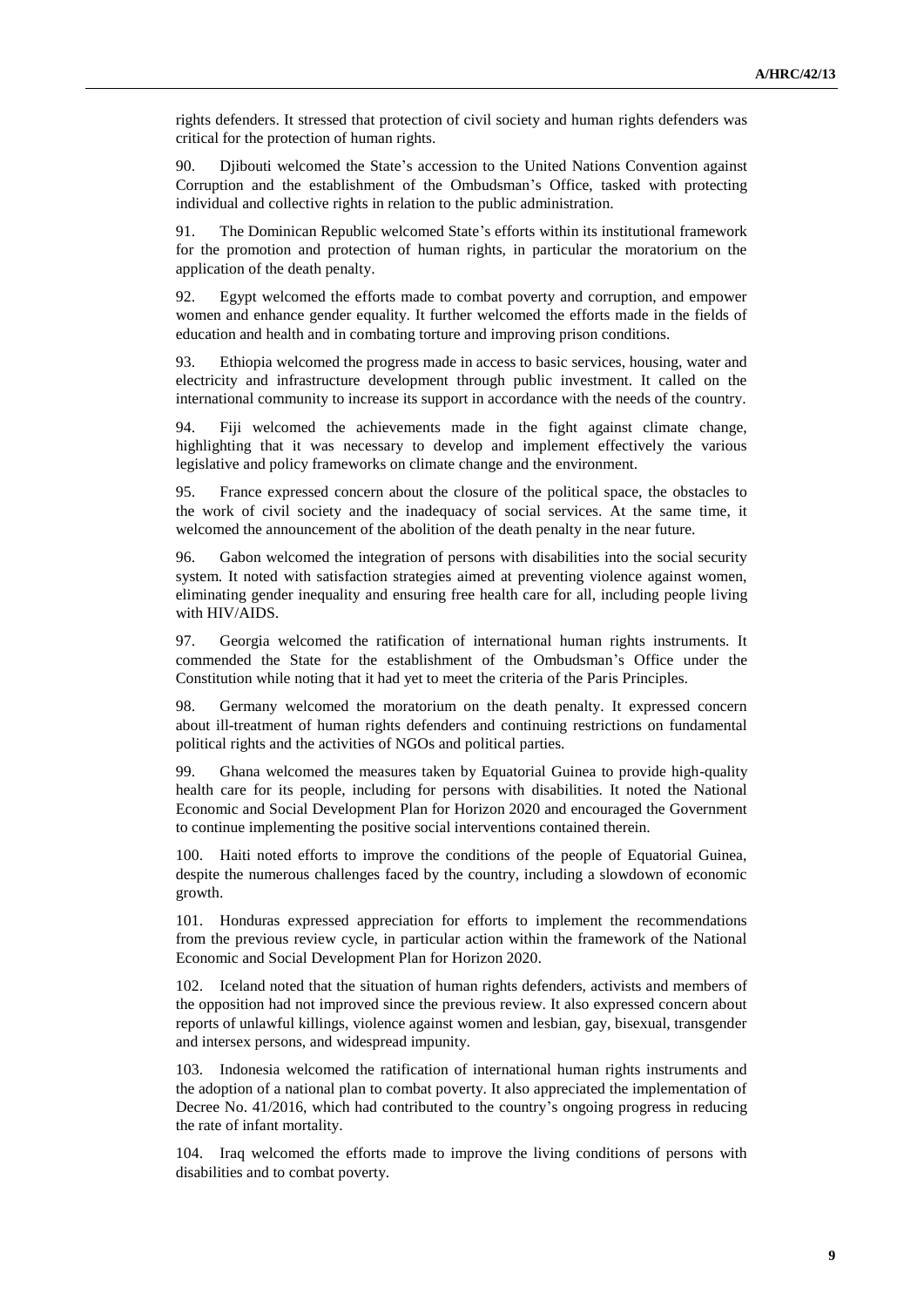105. Ireland welcomed the announcement of a draft bill to abolish the death penalty and called on the authorities to take the necessary steps to ensure its swift implementation. It remained concerned about lack of progress, particularly regarding freedom of expression and of association.

106. Italy welcomed the State's accession to the United Nations Convention against Corruption, important measures to combat human trafficking, smuggling of migrants and violence against women and to promote gender equality, and the adoption in 2014 of a moratorium on the death penalty.

107. Kyrgyzstan noted efforts to accede to international instruments in the fields of gender equality and the protection of the rights of the child. It supported legislative steps in those areas while expressing the belief that more could be done.

108. Latvia noted measures taken since the previous review in the field of the promotion and protection of human rights and encouraged Equatorial Guinea to make further efforts to fulfil its human rights obligations and commitments.

109. Libya commended the efforts made by Equatorial Guinea to implement recommendations from the previous cycles and to strengthen the rule of law, and its accession to the United Nations Convention against Corruption.

110. Madagascar welcomed the State's efforts to implement the recommendations that it had accepted during the previous review cycle and encouraged it to continue in that vein.

111. Mali welcomed measures taken to improve access to education for all children, including the creation of a special service within the Ministry of Education to support students with disabilities. It encouraged Equatorial Guinea to continue its efforts to strengthen the capacity of public institutions for the defence of human rights.

112. Mauritania welcomed progress achieved by Equatorial Guinea, particularly noting the implementation of the Major Programme on Water for All, which was aimed at ensuring access to drinking water and the sanitation network through the expansion of networks in the main cities and provincial capitals.

113. Mexico welcomed progress since the previous review cycle, in particular the moratorium on the death penalty and the proposed draft bill to abolish the death penalty, which was currently before Parliament.

114. Montenegro commended the State for its activities to promote human rights through training and education. It expressed concern about the high prevalence of domestic violence, and urged Equatorial Guinea to ensure the full protection of children's rights by explicitly prohibiting the corporal punishment of children and child labour by law.

115. Portugal welcomed the delegation and thanked it for the presentation of the national report.

116. Maldives acknowledged progress made by Equatorial Guinea in providing access to education for children and positively noted the increase in school enrolment for primary education, including among children with disabilities.

117. The delegation of Equatorial Guinea noted the questions raised and recommendations made on issues including the ratification of international instruments, corruption, the death penalty, improvement of the judiciary, freedom of information, the work of NGOs and human rights defenders, opening of political space, employment for all, the combat against poverty, strengthening of the education system, the National Economic and Social Development Plan for Horizon 2020, climate change, discrimination and violence against women, protection of persons with disabilities and migrants and improvement of the gathering of statistics in accordance with the Sustainable Development Goals. The delegation indicated that those issues would be further examined and provided clarification with respect to certain questions.

118. Regarding the ministerial order prohibiting pregnant girls from attending school, the measure was applied only to girls in primary school, who were very young and should not be together with other young girls while pregnant. On early marriage, no one in the country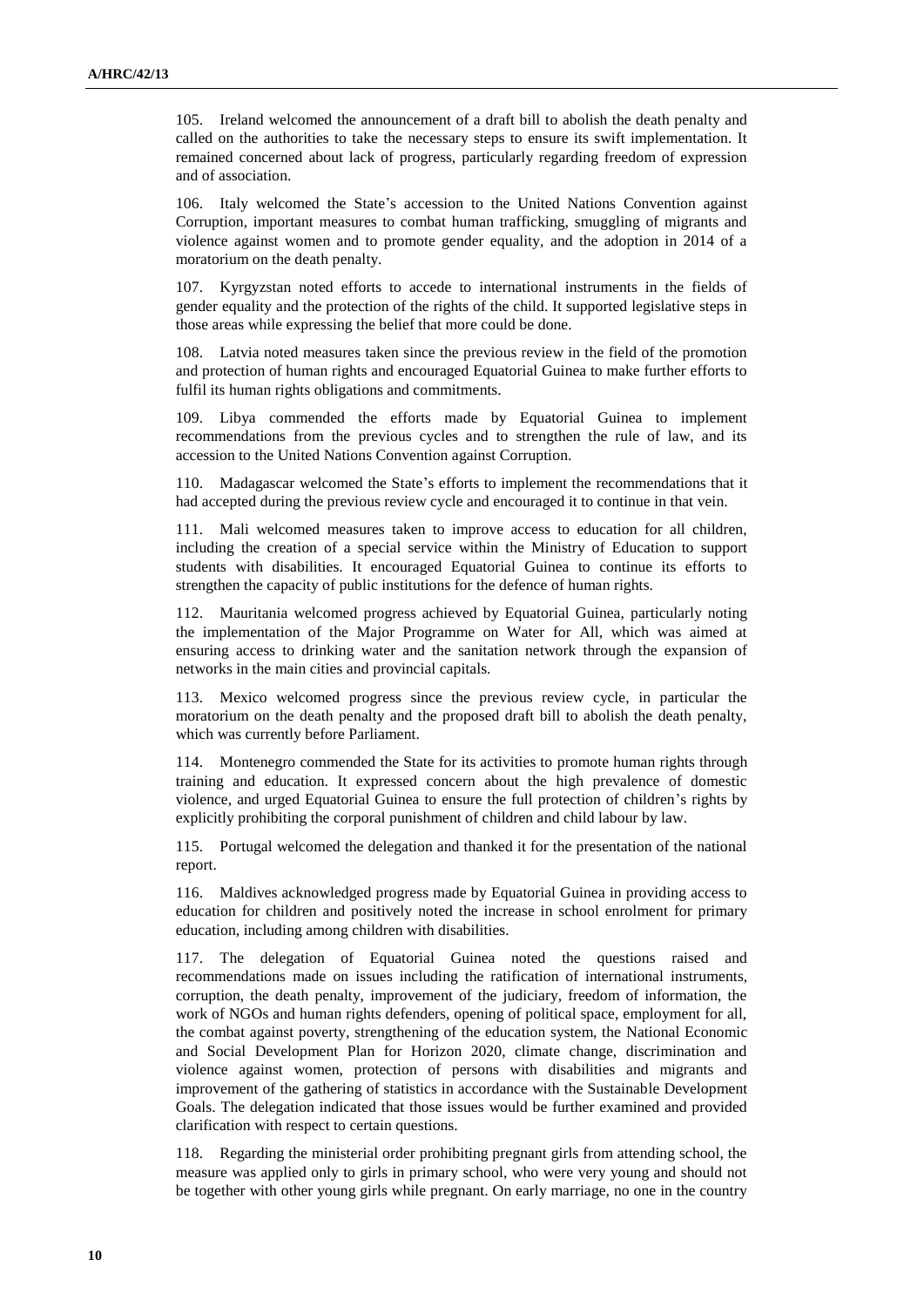could be legally married before the age of 18 years and measures would be adopted to ensure that the situation did not change.

119. With respect to questions regarding indigenous peoples, there were no indigenous peoples in the country. Regarding discrimination against persons with leprosy, there were no longer any persons suffering from that affliction in the country and most concerns involved persons with HIV/AIDS.

120. Regarding the issue of climate change, the third National Economic Conference's committee on environmental sustainability had made 25 recommendations on climate change and its adverse effects.

121. In conclusion, the delegation thanked the other delegations for their participation.

# **II. Conclusions and/or recommendations**

122. **The recommendations formulated during the interactive dialogue/listed below have been examined by Equatorial Guinea and enjoy the support of Equatorial Guinea:**

122.1 **Ratify other international human rights instruments to which Equatorial Guinea is not yet a party (Senegal);**

122.2 **Consider ratifying the International Convention on the Protection of the Rights of All Migrant Workers and Members of their Families, in follow-up to the recommendation in paragraph 135.18 of the report of the Working Group from the second cycle (A/HRC/27/13) (Burkina Faso);**

122.3 **Consider ratifying the International Convention on the Protection of the Rights of All Migrant Workers and Members of their Families (Philippines);**

122.4 **Speed up the process of accession to the Second Optional Protocol to the International Covenant on Civil and Political Rights, aiming at the abolition of the death penalty (Mozambique);**

122.5 **Take the necessary measures to accede to the Second Optional Protocol to the International Covenant on Civil and Political Rights, aiming at the abolition of the death penalty (Timor-Leste);**

122.6 **Accede to the Second Optional Protocol to the International Covenant on Civil and Political Rights, aiming at the abolition of the death penalty (Ukraine);**

122.7 **Consider ratifying the Second Optional Protocol to the International Covenant on Civil and Political Rights, aiming at the abolition of the death penalty (Uruguay);**

122.8 **Ratify the Second Optional Protocol to the International Covenant on Civil and Political Rights, aiming at the abolition of the death penalty (Slovenia) (Montenegro) (Togo) (Brazil) (Angola);**

122.9 **Ratify and implement the Second Optional Protocol to the International Covenant on Civil and Political Rights, aiming at the abolition of the death penalty (Germany);**

122.10 **Accede to the Second Optional Protocol to the International Covenant on Civil and Political Rights, aiming at the abolition of the death penalty, and take all necessary steps to abolish the death penalty (Australia);**

122.11 **Follow up on the announcement by President Obiang Nguema by acceding to the Second Optional Protocol to the International Covenant on Civil and Political Rights, aiming at the abolition of the death penalty (Belgium);**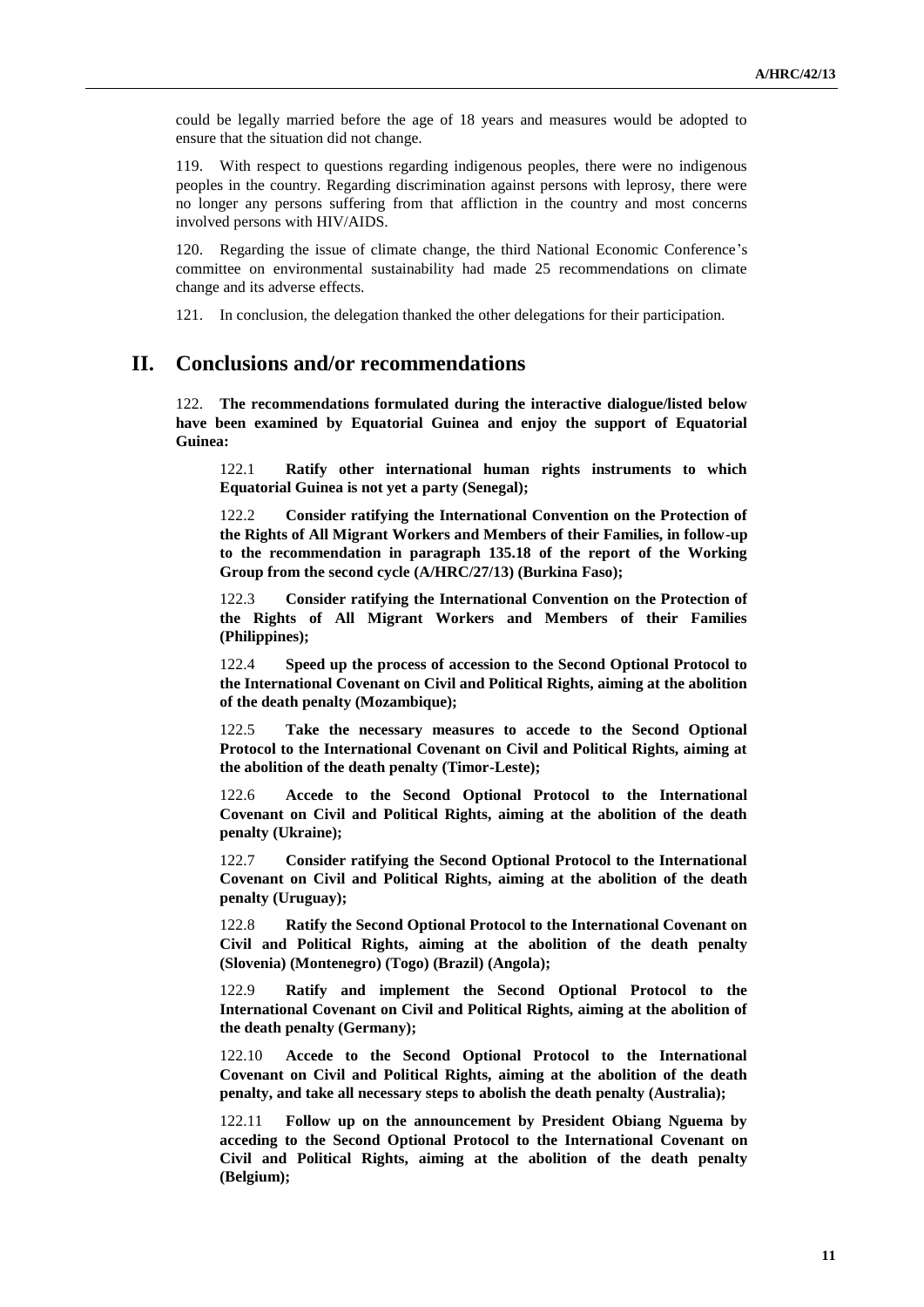122.12 **Continue its action and initiatives with a view to acceding to the Second Optional Protocol to the International Covenant on Civil and Political Rights, aiming at the abolition of the death penalty (Benin);**

122.13 **Put in place a permanent moratorium on executions and accelerate efforts towards the ratification of the Second Optional Protocol to the International Covenant on Civil and Political Rights, aiming at the abolition of the death penalty (Namibia);**

122.14 **Continue its efforts to abolish the death penalty, through accession to the Second Optional Protocol to the International Covenant on Civil and Political Rights, aiming at the abolition of the death penalty, and maintain the temporary amnesty on the application of the death penalty until ratification (Georgia);**

122.15 **Formally abolish the death penalty and ratify the Second Optional Protocol to the International Covenant on Civil and Political Rights, aiming at the abolition of the death penalty (Rwanda);**

122.16 **Take concrete steps towards the total abolition of the death penalty and, as a matter of priority, sign and ratify the Second Optional Protocol to the International Covenant on Civil and Political Rights, aiming at the abolition of the death penalty (Portugal);**

122.17 **Sign and ratify the Optional Protocol to the Convention on the Rights of the Child on a communications procedure (Croatia);**

122.18 **Accede to the Convention against Discrimination in Education (1960) (South Africa);**

122.19 **Ratify the Convention against Discrimination in Education (1960) (Madagascar);**

122.20 **Intensify efforts towards aligning its national legislation with the provisions of the international human rights treaties to which it is party (Namibia);**

122.21 **Create a national human rights institution in accordance with the Paris Principles that is completely independent of the Government (Chile);**

122.22 **Create an independent national human rights institution in line with the Paris Principles (Portugal);**

122.23 **Establish a national human rights institution in accordance with the Paris Principles that is completely independent of the Government and has adequate funding for its operation (Costa Rica);**

122.24 **Establish an independent national human rights commission in accordance with the Paris Principles (Senegal);**

122.25 **Establish a national human rights institution in compliance with the Paris Principles (Ukraine);**

122.26 **Establish an independent national human rights institution, in accordance with the Paris Principles (Mexico);**

122.27 **Make progress with regard to human rights institutions by creating an independent national human rights institution in accordance with the Paris Principles (Spain);**

122.28 **Take measures to guarantee the independence of the national human rights institution in order to be in full compliance with the Paris Principles (Togo);**

122.29 **Strengthen the prerogatives of the national human rights institution in accordance with Paris Principles (Tunisia);**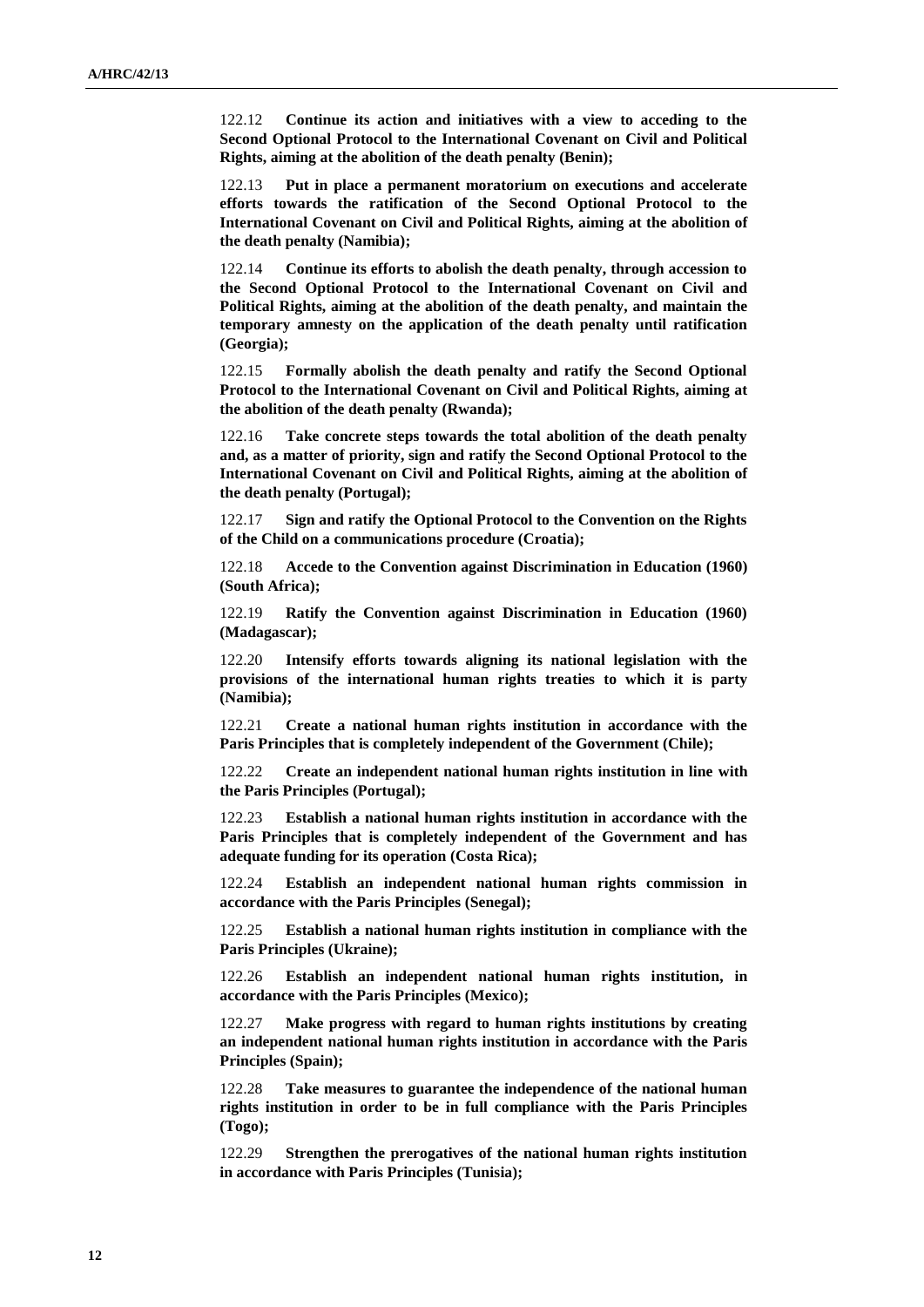122.30 **Take adequate measures to grant full independence to the National Human Rights Commission and ensure its compliance with the Paris Principles (Chad);**

122.31 **Continue its efforts to ensure the proper functioning and full independence of the institutions in charge of human rights, in accordance with the Paris Principles (Djibouti);**

122.32 **Continue its efforts to establish an independent national human rights institution in full compliance with the Paris Principles (Georgia);**

122.33 **Ensure that the national human rights institution functions in line with the Paris Principles and is fully independent of the Government (Maldives);**

122.34 **Implement a national plan for the implementation of human rights recommendations aligned with the Sustainable Development Goals (Cabo Verde);**

122.35 **Seek cooperation from the Office of the United Nations High Commissioner for Human Rights to establish an inclusive process for follow-up to recommendations stemming from human rights mechanisms (Paraguay);**

122.36 **Improve public access to information on laws and policy measures relevant to human rights and national reports to human rights mechanisms and bodies (Republic of Korea);**

122.37 **Continue taking targeted steps to improve national legislation related to respect for human rights and freedoms (Russian Federation);**

122.38 **Revitalize the national statistical system for the availability and use of data, thereby allowing planning, implementation and evaluation with a view to ensuring the achievement of the Sustainable Development Goals (Plurinational State of Bolivia);**

122.39 **Establish a statistical system for data generation (Cabo Verde);**

122.40 **Continue developing the action that Equatorial Guinea is already implementing geared towards training and awareness-raising on human rights for the population (Nicaragua);**

122.41 **Strengthen efforts to address the social and cultural challenges of respect for human rights (Ethiopia);**

122.42 **Continue efforts in human rights training and awareness programmes (Libya);**

122.43 **Continue to intensify conduct of awareness-raising, training and capacity-building programmes on human rights (Philippines);**

122.44 **Strengthen awareness-raising and human rights education (Mauritania);**

122.45 **Intensify efforts to promote awareness and training in human rights (Qatar);**

122.46 **Take the necessary political and legislative steps to combat discrimination on the grounds of sexual orientation and gender identity (Dominican Republic);**

122.47 **Take all measures to combat stigmatization of and discrimination against lesbian, gay, bisexual, transgender and intersex persons and promote and protect their human rights (Iceland);**

122.48 **Continue the implementation of the National Economic and Social Development Plan for Horizon 2020 (Sudan);**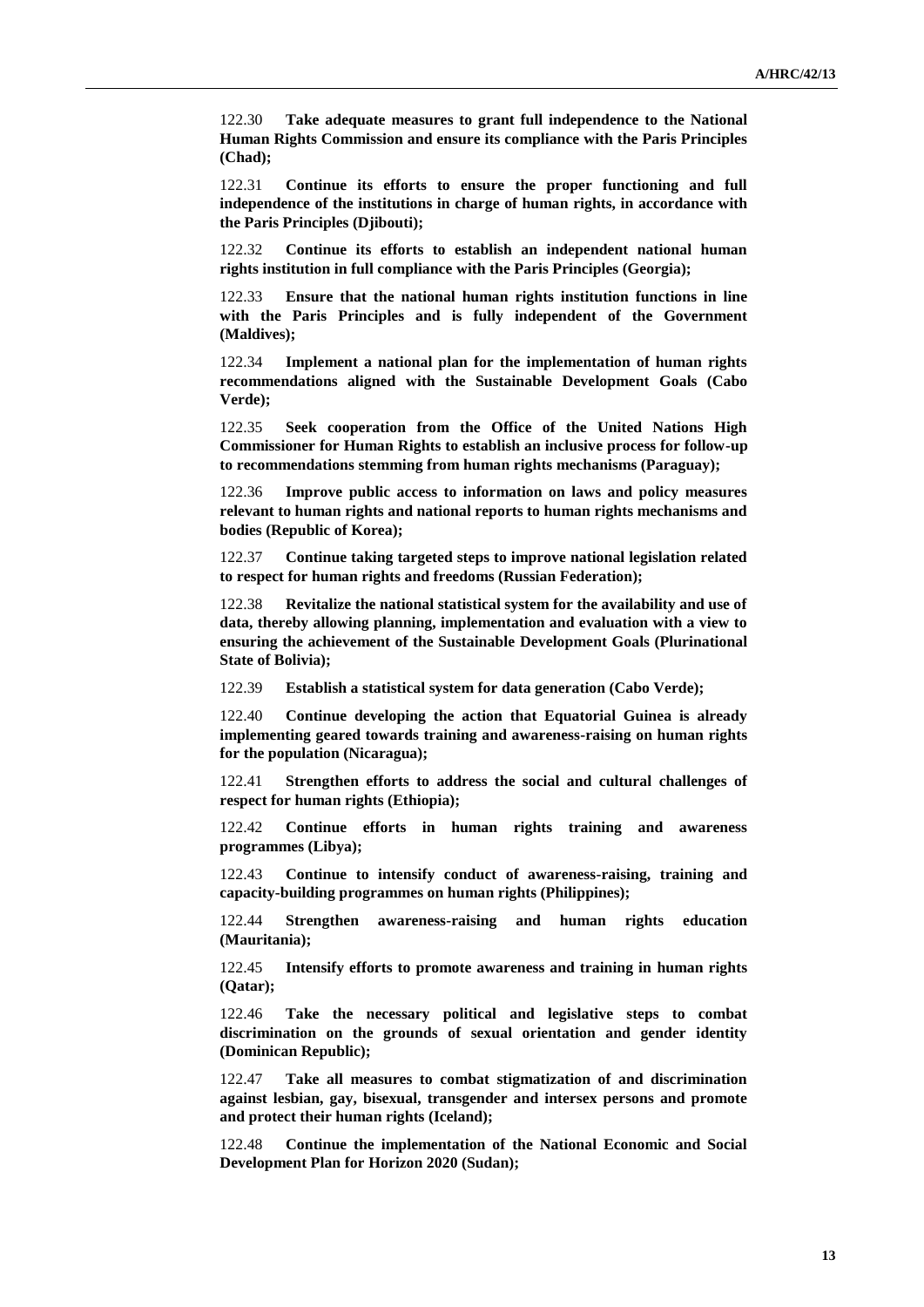122.49 **Continue to implement the National Economic and Social Development Plan for Horizon 2020 and to promote sustainable economic and social development (China);**

122.50 **Strengthen further the implementation of the National Economic and Social Development Plan for Horizon 2020, particularly in the areas of economic, social and cultural rights (Philippines);**

122.51 **Continue to intensify its efforts to develop and strengthen the necessary legislative framework to address cross-sectoral environmental challenges including climate change mitigation and adaptation (Fiji);**

122.52 **Ensure that women, children, youth, older persons, persons with disabilities and indigenous and other marginalized groups effectively participate in the development and implementation of necessary frameworks related to climate change and disaster risk management (Fiji);**

122.53 **Continue to build institutional capacity, data and knowledge to integrate environment and climate considerations more fully into the national regulatory framework (Fiji);**

122.54 **Consider abolishing the death penalty (Mozambique);**

122.55 **Consider the total abolition of the death penalty (Turkey);**

122.56 **Adopt the necessary measures to repeal the death penalty from its national legislation (Argentina);**

122.57 **Formally and finally abolish the death penalty (Cabo Verde);**

122.58 **Abolish the death penalty (Iceland);**

122.59 **Consider formally abolishing the death penalty (Italy);**

122.60 **Continue adopting all the necessary measures to eradicate the commission of acts of torture and ensure that perpetrators are brought to justice (Spain);**

122.61 **Investigate all allegations of torture and ill-treatment with a view to ensuring full accountability and preventing recurrence (Australia);**

122.62 **Fully implement Act No. 6/2006 prohibiting torture and prosecute security staff responsible for violations (Canada);**

122.63 **Effectively combat impunity, especially for acts of torture and sexual violence, including when these acts are perpetrated by law enforcement agencies (France);**

122.64 **Ensure that perpetrators of acts of torture in police stations and prisons be sanctioned by law and brought to justice (Madagascar);**

122.65 **Prevent and combat torture after arrest and during interrogations in police stations and sexual violence against women prisoners and lesbian, gay, bisexual and transgender persons, and bring to justice all law enforcement officials who are suspected of having participated in those acts (Montenegro);**

122.66 **Intensify efforts to improve detention conditions and to reform generally the work of the penitentiary system (Russian Federation);**

122.67 **Address effectively allegations of political persecution and arbitrary arrest and the overall conditions that undermine the dignity of persons in detention (Sierra Leone);**

122.68 **Improve conditions of detention, in particular by allowing all detainees access to a judge and by abolishing all forms of arbitrary and secret detention, as previously recommended (Switzerland);**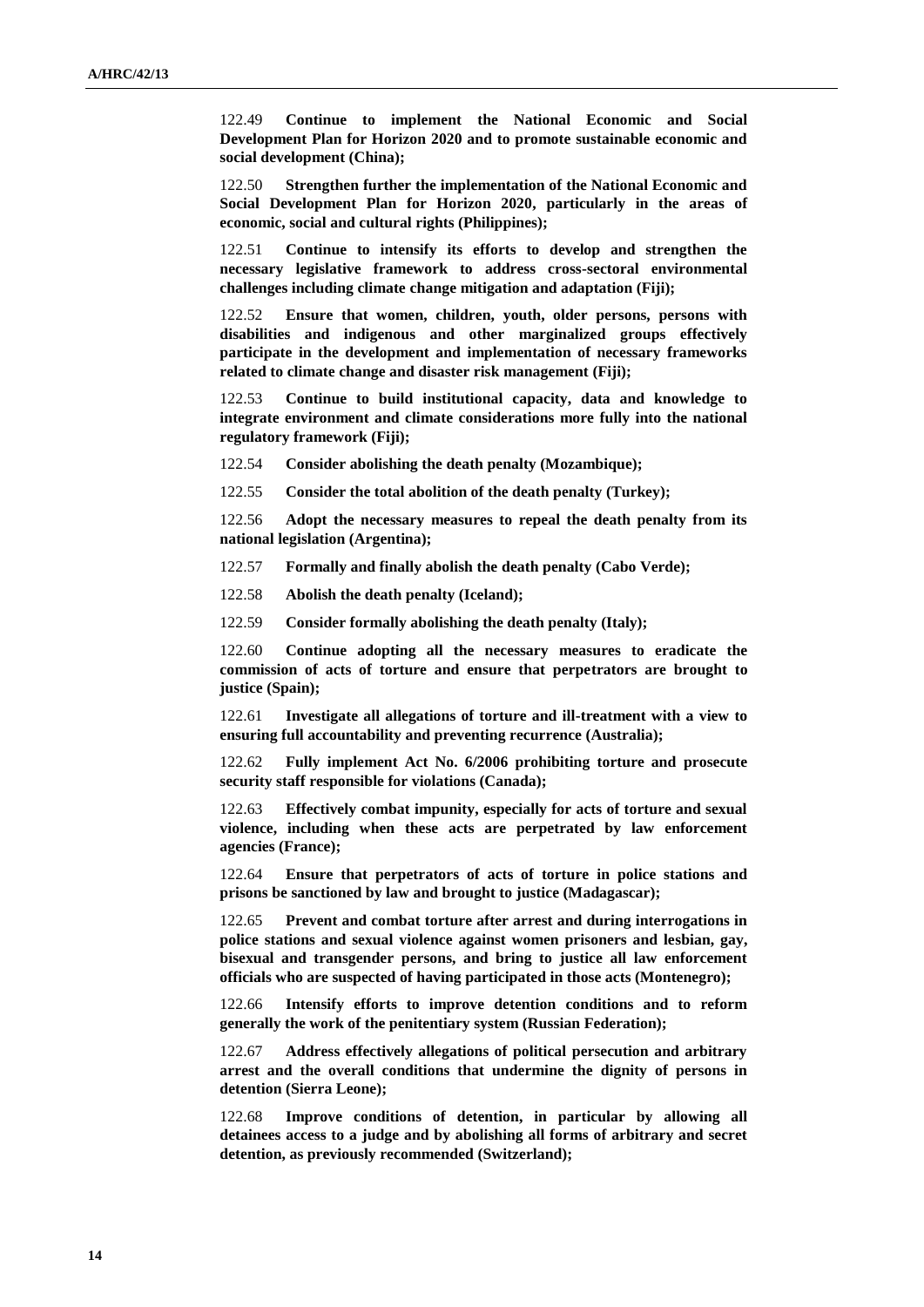122.69 **Step up its efforts to ensure better prison and detention conditions for persons deprived of their liberty in conjunction with migration proceedings (Burkina Faso);**

122.70 **Enhance efforts to combat unlawful and arbitrary detention and improve conditions of detention in prisons, including by separating women, men and children (Uganda);**

122.71 **Take concrete measures to ensure respect for the fundamental rights and freedoms of the entire population, especially by investigating and prosecuting those responsible for arbitrary detention, torture, executions and other human rights violations (Argentina);**

122.72 **Continue efforts undertaken in the area of administration of justice and take additional measures to guarantee the independence and impartiality of the judiciary (Switzerland);**

122.73 **Continue efforts to ensure the independence of the judiciary (Dominican Republic);**

122.74 **Adopt concrete legislative and administrative measures to guarantee the independence of the judiciary, particularly in relation to the executive branch (Brazil);**

122.75 **Create relevant mechanisms to ensure the independence of the judiciary from the executive branch (Costa Rica);**

122.76 **Pursue efforts to strengthen the independence of the judiciary (Egypt);**

122.77 **Guarantee the right to a fair trial by ensuring the independence of the judiciary (France);**

122.78 **Ensure the separation of powers, especially the full independence of the judiciary (Germany);**

122.79 **Ensure that the independence of the judiciary is fully guaranteed in its legal framework and is in line with the principles of international law (Ireland);**

122.80 **Ensure the independence of the judiciary and guarantee due process rights of all people, including those in custody (Italy);**

122.81 **Strengthen the independence of the judiciary so as to ensure that the courts have sufficient guarantees to carry out their work in the best way possible (Mexico);**

122.82 **Pursue its efforts to efficiently combat corruption (Turkey);**

122.83 **Continue taking all the necessary measures to guarantee full exercise of freedom of expression, association and peaceful assembly in order to have political pluralism and effective and real freedom of the press (Spain);**

122.84 **Strengthen its efforts in bringing its laws and practices into line with international standards for press freedom and freedom of expression (Timor-Leste);**

122.85 **Review national legislation to ensure freedom of expression and press freedom in conformity with international standards (Maldives);**

122.86 **Introduce a freedom of information law in line with international standards to ensure progress on target 16.10 of the Sustainable Development Goals, concerning public access (Ghana);**

122.87 **Consider introducing a freedom of information law in line with international standards to ensure that target 16.10 of the Sustainable Development Goals is achieved (Haiti);**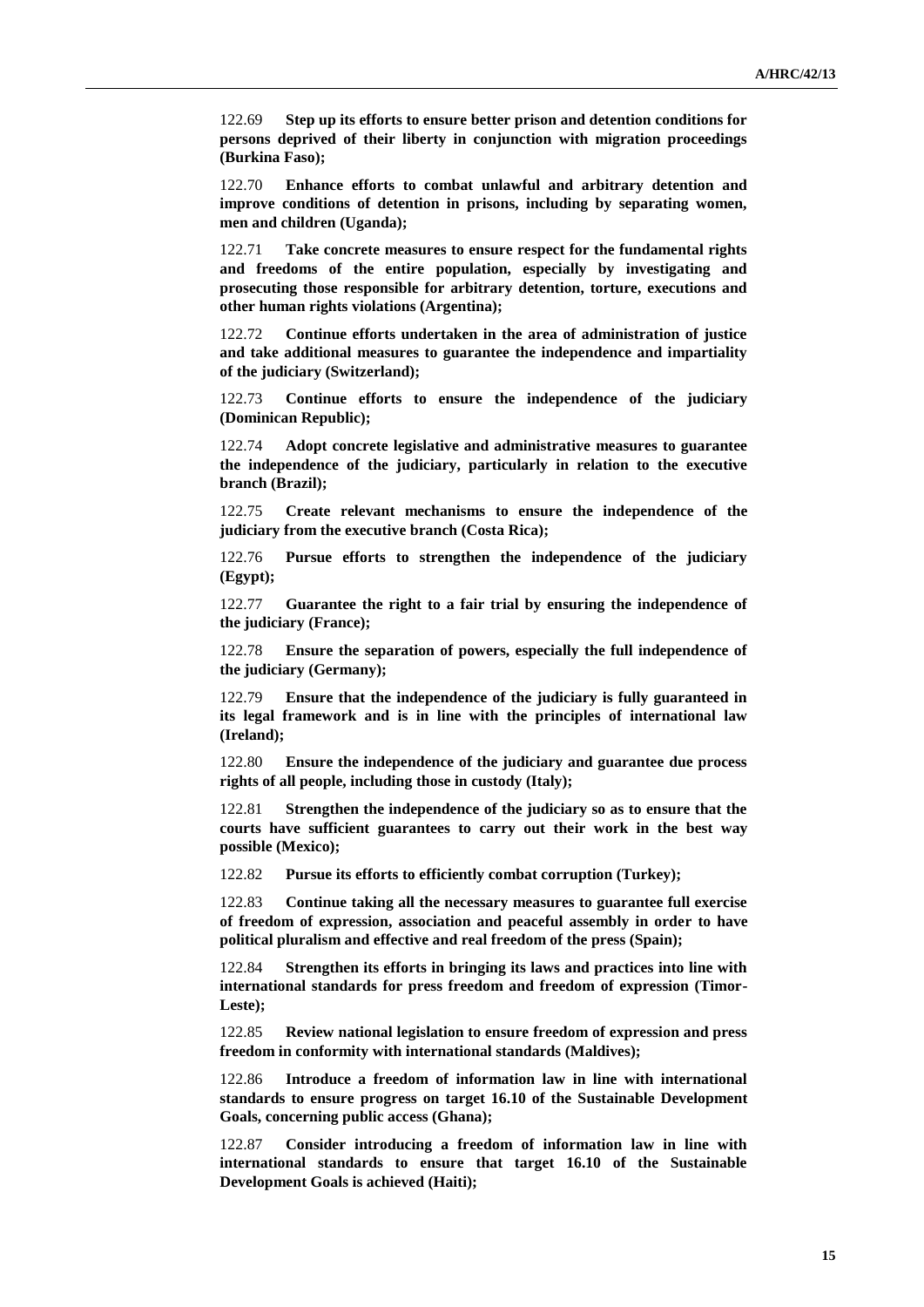122.88 **Remove all restrictions on journalistic activity, including by stopping the government practice of pre-publication censorship (Iceland);**

122.89 **Increase efforts to guarantee citizens' freedom of expression and political opinion and ensure protection for human rights defenders (Italy);**

122.90 **Ensure a safe and enabling environment for human rights defenders in law and practice, so that they can carry out their work free from harassment or reprisals (Republic of Korea);**

122.91 **Put in place adequate means to guarantee that human rights defenders can safely exercise their legitimate work (Spain);**

122.92 **Adopt measures to enable NGOs and human rights defenders to work safely and independently (France);**

122.93 **Investigate all threats and attacks against human rights defenders, journalists and activists and bring to justice those responsible (Zambia);**

122.94 **Create and maintain, in law and in practice, a safe and enabling environment for civil society human rights defenders, including by conducting prompt, thorough and impartial investigations into allegations of intimidation and reprisal against them and by bringing perpetrators to justice (Ireland);**

122.95 **Take the necessary steps to respect citizens' rights to free speech and freedom of peaceful assembly and association (Costa Rica);**

122.96 **Take steps to promote political tolerance by ending alleged political persecution, arbitrary arrests and ill-treatment of prisoners, in line with the amnesty measures announced by the Government (Ghana);**

122.97 **Release any political dissidents, human rights defenders or journalists that have been detained for legitimately exercising their freedom of expression, association or peaceful assembly (Australia);**

122.98 **Guarantee freedom of expression for activists, journalists and political opponents, including the right to participate in free, fair, equitable and transparent elections, organized by competent, independent and impartial national electoral bodies (Canada);**

122.99 **Take measures with a view to effectively applying Act No. 1/2004 on the smuggling of migrants and trafficking in persons (Sierra Leone);**

122.100 **Strengthen measures aimed at guaranteeing the effective application of the law on the smuggling of migrants and trafficking in persons (Honduras);**

122.101 **Fully implement the national plan to combat trafficking in persons and human smuggling, including developing procedures to proactively identify victims and ensure adequate victim protection and care (United Kingdom of Great Britain and Northern Ireland);**

122.102 **Strengthen measures to combat migrant smuggling and human trafficking (Côte d'Ivoire);**

122.103 **Continue to consolidate social justice and the provision of more employment opportunities and support for vulnerable groups (Qatar);**

122.104 **Continue strengthening its social protection programmes in favour of the population, with special emphasis on the most vulnerable sectors (Bolivarian Republic of Venezuela);**

122.105 **Continue its fight against poverty and corruption (Nigeria);**

122.106 **Expedite the adoption of the national plan to combat poverty and mechanisms to monitor its implementation (South Africa);**

122.107 **Promote social justice and combat poverty (Sudan);**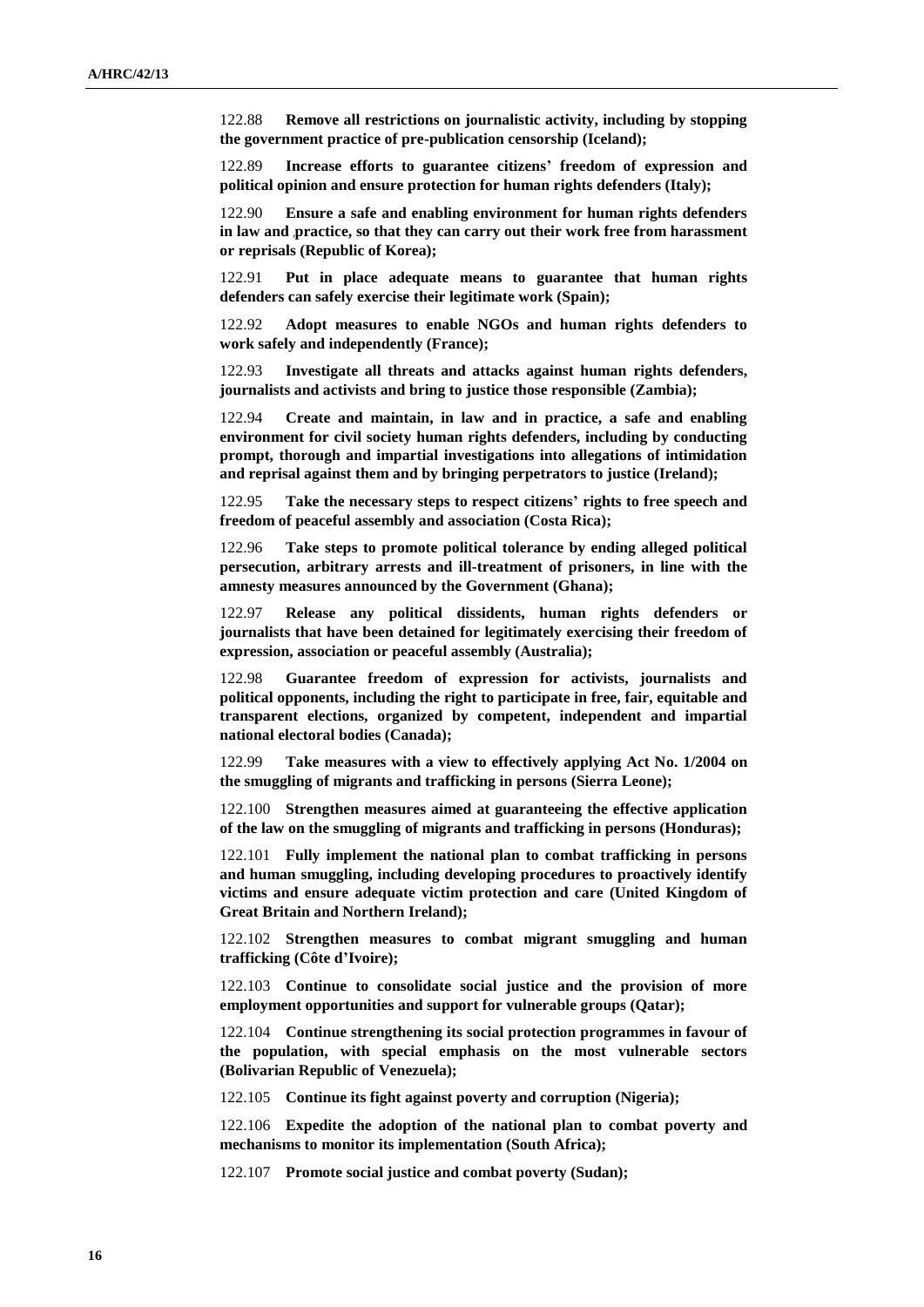122.108 **Expand its poverty alleviation programme to further consolidate social well-being and equity (Zimbabwe);**

122.109 **Establish a specific plan for combating poverty, particularly with regard to achieving Sustainable Development Goals 3 and 4 of the 2030 Agenda, to improve access to education and health care in rural areas (Cabo Verde);**

122.110 **Allocate sufficient resources for poverty reduction, basic health care and primary education, in order to respond to the people's economic and social rights (Canada);**

122.111 **Continue giving priority to action to eradicate poverty (Cuba);**

122.112 **Continue to promote economic and social development with a view to eliminating poverty and raising the people's living standards (Djibouti);**

122.113 **Continue developing action that it has already initiated to defend the rights of the population to access to water and sanitation, through the development of a network in towns, the capital and provincial capitals (Nicaragua);**

122.114 **Continue efforts in education and health development programmes to benefit the largest proportion of the population (Libya);**

122.115 **Continue efforts to improve access to and the quality of health care and education, particularly in rural areas, including the expansion of literacy programmes (Cuba);**

122.116 **Develop and fully implement the Equatorial Guinea Malaria Vaccine Initiative and share good experiences in this regard (Democratic People's Republic of Korea);**

122.117 **Continue efforts to ensure that all citizens enjoy the right to health without discrimination (Egypt);**

122.118 **Take concrete measures in order to address stigma and discrimination against persons affected by leprosy and their family members, including through awareness-raising campaigns (Portugal);**

122.119 **Step up its efforts for HIV/AIDS education in schools nationwide (Myanmar);**

122.120 **Step up efforts to reduce the prevalence of HIV/Aids (Congo);**

122.121 **Launch mass awareness campaigns to combat discrimination and stigmatization of people living with HIV/AIDS and to encourage them to use the health services in order to lower prevalence rates in the population (Angola);**

122.122 **Continue strengthening policies and programmes in the health sector for prevention and education with respect to HIV (Dominican Republic);**

122.123 **Continue efforts to combat the high prevalence of HIV/AIDS among women through awareness-raising campaigns (Gabon);**

122.124 **Combat stigma and discrimination against persons affected by HIV/AIDS and implement a countrywide sexual and reproductive health education policy in the school system that specifically focuses on HIV/AIDS (Portugal);**

122.125 **Continue to strengthen its educational policies for the development and wellness of its population (Bolivarian Republic of Venezuela);**

122.126 **Continue with the implementation of measures that support an inclusive approach to preschool and primary education, and reduce dropouts in secondary and higher education, especially among girls (Serbia);**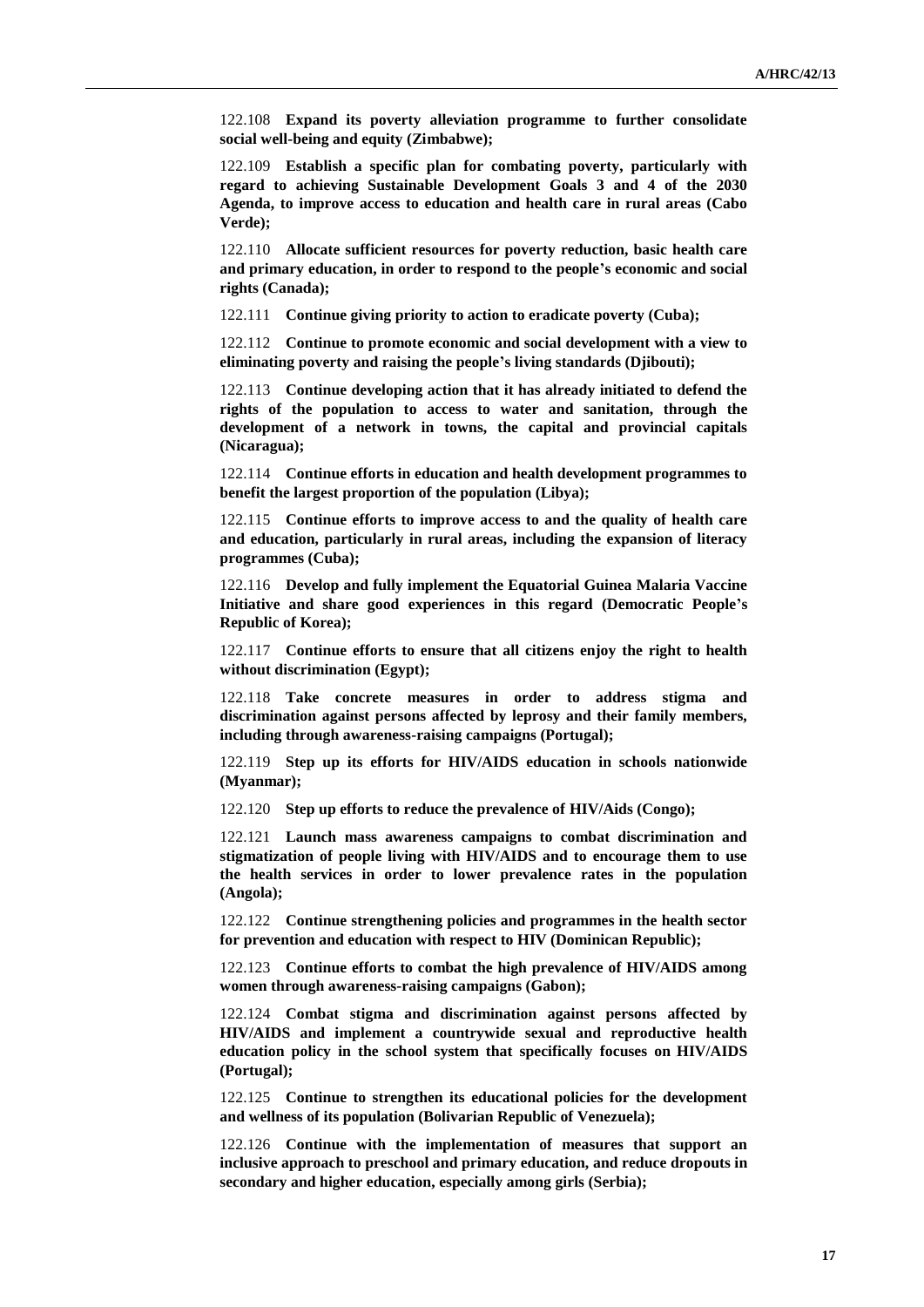122.127 **Ensure that education development programmes include equal access to education by everyone, including children living with HIV/AIDS, young pregnant girls, children that lack financial means and children with disabilities (Myanmar);**

122.128 **Pursue efforts to combat school dropout and to improve the quality of education (Tunisia);**

122.129 **Strengthen efforts to improve access to education among vulnerable persons, including by removing all impediments to access to education for girls, and indigenous people (Uganda);**

122.130 **Strengthen legislation on the right to free and compulsory education (Algeria);**

122.131 **Strengthen the legal framework to effectively ensure free education up to 12 years of age (Congo);**

122.132 **Not relent in its efforts to provide quality education and health-care services for its people (Nigeria);**

122.133 **Strengthen legal provisions regarding the right to free and compulsory education (Honduras);**

122.134 **Step up its efforts to realize the National Economic and Social Development Plan for Horizon 2020, particularly by providing access to quality basic educational services (Indonesia);**

122.135 **Make efforts to ensure access to education (Iraq);**

122.136 **Tackle the risk of girls' school dropout by addressing early child marriage (Myanmar);**

122.137 **Take further measures to increase the number of women in vocational and university education (Democratic People's Republic of Korea);**

122.138 **Continue to strengthen efforts aimed at promoting gender equality including through educational campaigns, while paying specific attention to the needs of rural woman (South Africa);**

122.139 **Redouble efforts to address inequalities based on gender, particularly in the area of politics and in the field of access to land (Gabon);**

122.140 **Redouble efforts to guarantee gender equality (Honduras);**

122.141 **Design a national strategy for the promotion of gender equality and women's rights with a view to empowering women economically and encouraging their participation in public and political life (Costa Rica);**

122.142 **Strengthen measures to eliminate discrimination and violence against women, including through the adoption of legislation on gender equality that clearly prohibits discrimination against women (Rwanda);**

122.143 **Prohibit all forms of discrimination and violence against women (Kyrgyzstan);**

122.144 **Step up efforts to ensure responsive measures to address violence against women (Philippines);**

122.145 **Step up efforts to strengthen the participation of women in political and public life and their representation in decision-making bodies (Ethiopia);**

122.146 **Remove all obstacles preventing more Equatorial Guinean women from being elected to decision-making positions in accordance with article 13.2 of the Constitution and in full consultation with women stakeholders (Haiti);**

122.147 **Ensure the implementation of a legal framework that clearly prohibits discrimination and violence against women, in line with Sustainable Development Goal 5 (Netherlands);**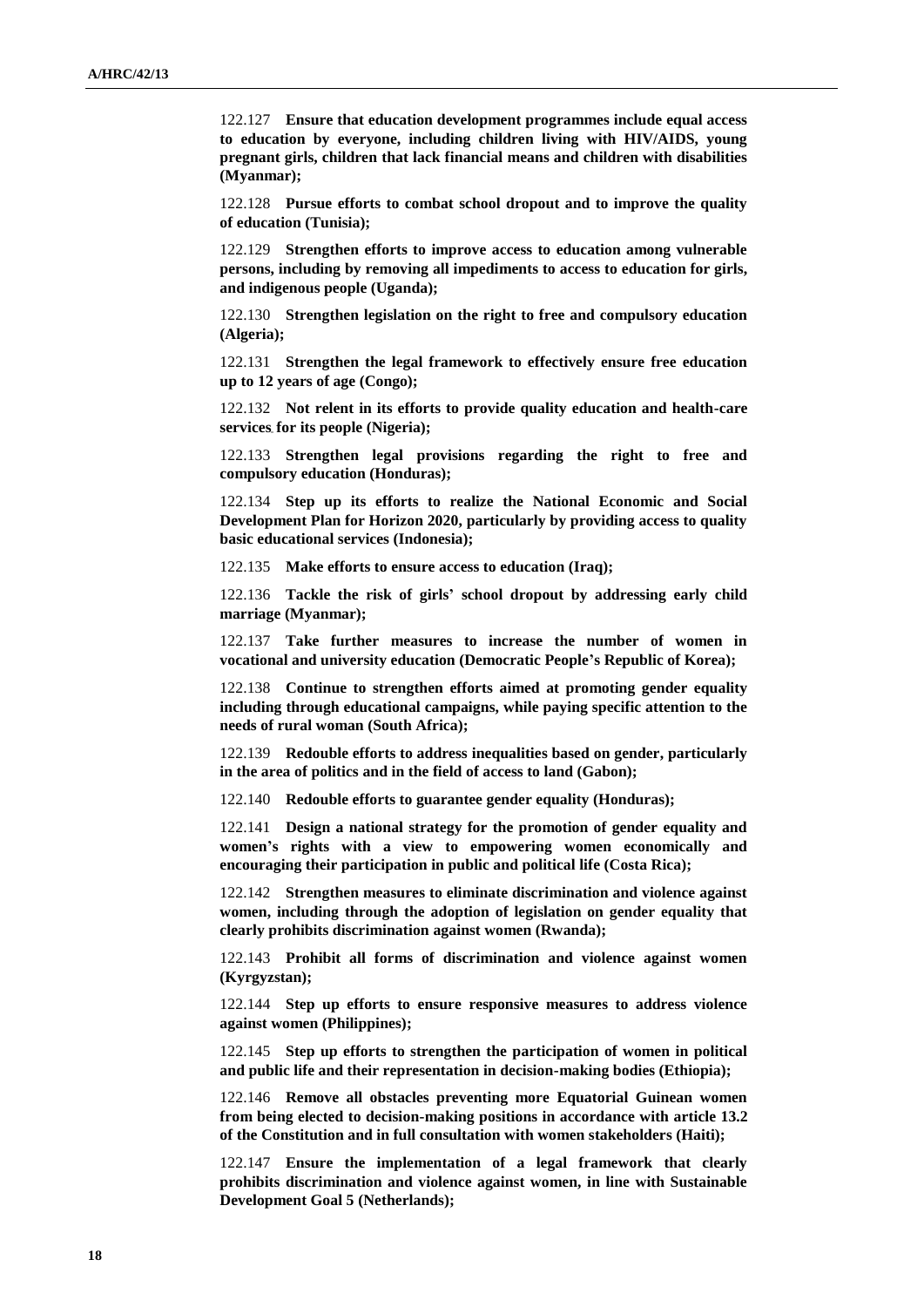122.148 **Speed up the adoption of national legislation in connection with preventing and combating violence against women (Russian Federation);**

122.149 **Continue combating violence against women, especially sexual violence (Tunisia);**

122.150 **Take more measures aimed at curbing gender-based violence, especially violence against women and girls (Namibia);**

122.151 **Address all forms of violence against women and criminalize domestic violence (Zambia);**

122.152 **Introduce awareness-raising, training and education, and prevention campaigns to combat violence against women (Zimbabwe);**

122.153 **Strengthen the strategies aimed at eradicating gender disparities and preventing violence against women (Plurinational State of Bolivia);**

122.154 **Ensure the implementation of strategies to fight and prevent violence against women and that equal opportunities are given to women and girls to address gender disparities (Botswana);**

122.155 **Further protect the rights of women and continue to fight violence against women (China);**

122.156 **Invest further efforts in preventing and reducing all forms of violence against women, as well as in providing adequate assistance to victims (Croatia);**

122.157 **Penalize marital rape and sexual harassment (Iceland);** 

122.158 **Strengthen its legal framework to protect women's rights and prevent sexual violence against women, including through collaboration with other countries (Indonesia);**

122.159 **Take the necessary measures to combat domestic violence (Iraq);**

122.160 **Step up efforts aimed at protecting women's and girl's rights, including by taking appropriate measures to prevent and combat early, child and forced marriage and domestic violence (Italy);**

122.161 **Vigorously combat early marriage (Congo);**

122.162 **Adopt educational and adequate measures to combat early marriage of girls in rural areas (Angola);**

122.163 **Encourage greater participation of women in the political sphere at the national and local levels (Indonesia);**

122.164 **Endeavour to fight stunted growth of children under 5 years of age (Botswana);**

122.165 **Continue broadening the regulatory framework and the implementation of measures on the rights of persons with disabilities, with a view to ensuring their full social integration, including regarding health care, education and employment (Cuba).**

123. **The following recommendations will be examined by Equatorial Guinea, which will provide responses in due time, but no later than the forty-second session of the Human Rights Council:**

123.1 **Consider ratifying the International Convention for the Protection of All Persons from Enforced Disappearance, in follow-up to the recommendation in paragraph 135.16 of the report of the Working Group from the second cycle (Burkina Faso);**

123.2 **Ratify the International Convention for the Protection of All Persons from Enforced Disappearance (Germany) (Ukraine);**

123.3 **Accede to the International Convention for the Protection of All Persons from Enforced Disappearance (Paraguay);**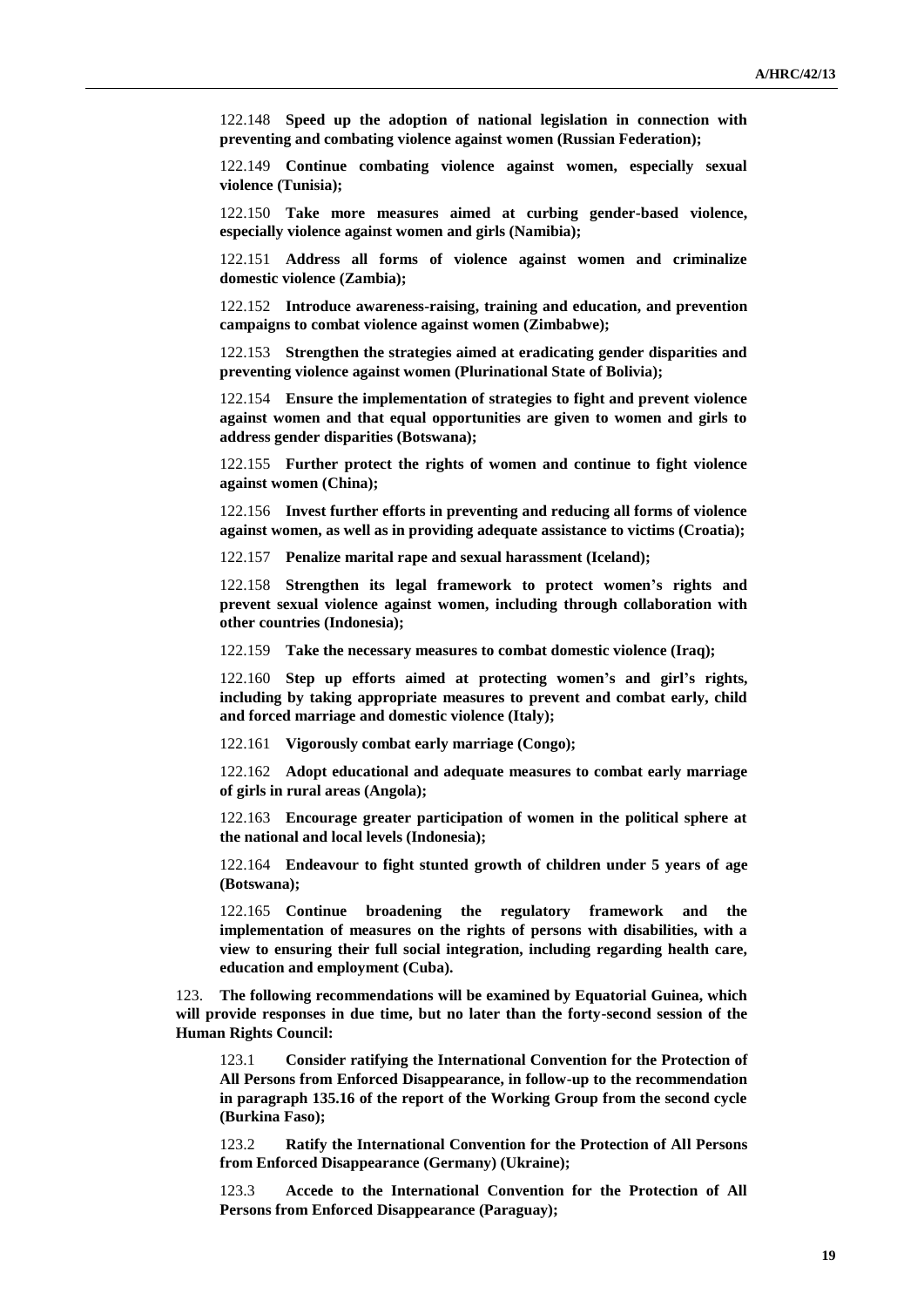123.4 **Ratify other relevant international human rights instruments, including the Second Optional Protocol to the International Covenant on Civil and Political Rights, aiming at the abolition of the death penalty, and the Optional Protocol to the Convention against Torture (Spain);**

123.5 **Step up internal consultations for the ratification of the Optional Protocol to the Convention against Torture and the Optional Protocol to the International Covenant on Economic, Social and Cultural Rights (Costa Rica);**

123.6 **Accede to the Optional Protocol to the Convention against Torture and Other Cruel, Inhuman or Degrading Treatment or Punishment (Togo);**

123.7 **Ratify the Optional Protocol to the Convention against Torture and Other Cruel, Inhuman or Degrading Treatment or Punishment (Cabo Verde) (Ukraine) (Denmark);**

123.8 **Ratify the Optional Protocol to the Convention against Torture and Other Cruel, Inhuman or Degrading Treatment or Punishment, and fully implement Act No. 6/2006 prohibiting torture and guaranteeing reparation, including compensation (Germany);**

123.9 **Intensify its efforts to accede to the Optional Protocol to the Convention against Torture and Other Cruel, Inhuman or Degrading Treatment or Punishment (Georgia);**

123.10 **Intensify efforts to accede to the Optional Protocol to the Convention against Torture and Other Cruel, Inhuman or Degrading Treatment or Punishment (Ghana);**

123.11 **Ratify the Convention on the Prevention and Punishment of the Crime of Genocide (Rwanda);**

123.12 **Accelerate the process of ratifying the Convention on the Prevention and Punishment of the Crime of Genocide (Burundi);**

123.13 **Ratify the African Charter on Democracy, Elections and Governance (Senegal);**

123.14 **Ratify the African Charter on Democracy, Elections and Governance, adopted by the African Union in Addis Ababa on 30 January 2007 (Zambia);**

123.15 **Extend standing invitation to all United Nations special procedures (Ukraine);**

123.16 **Accept a visit from the Working Group on Arbitrary Detention (United Kingdom of Great Britain and Northern Ireland);**

123.17 **Consider extending a standing invitation to all special procedure mandate holders of the Human Rights Council (Latvia);**

123.18 **Apply effectively the 1998 United Nations Declaration on Human Rights Defenders and extend a standing invitation to the special procedures of the Human Rights Council, including the Special Rapporteur on the situation of human rights defenders (Portugal);**

123.19 **Guarantee the full independence of the Office of the Ombudsman in its appointment and function in line with the Paris Principles (Republic of Korea);**

123.20 **Continue its efforts to put in place the rule of law in all its facets to allow the society of Equatorial Guinea to better benefit from the economic and commercial development of the country (Turkey);**

123.21 **Investigate and hold accountable security forces and other government officials for human rights violations and abuses, including reported extrajudicial killings, torture, and arbitrary arrests and detentions of**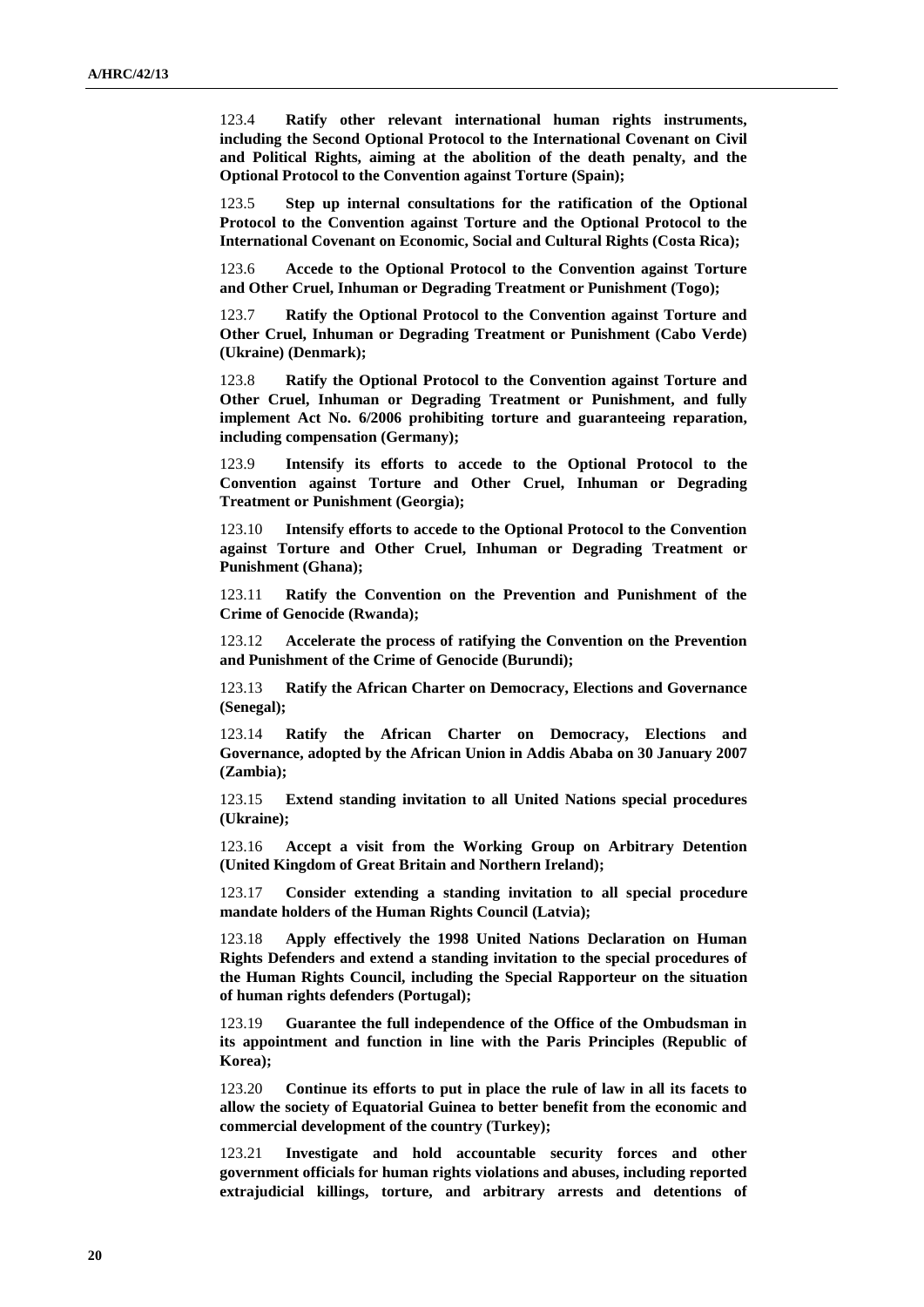**journalists, civil society actors and political opposition members (United States of America);**

123.22 **Fully apply Act No. 6/2006 on the prohibition of torture and conduct independent inquiries against the alleged perpetrators of acts of torture, followed by legal proceedings as need be (Belgium);**

123.23 **Put an end to detention outside of any legal framework by setting up an independent body for the control of places of deprivation of liberty (France);**

123.24 **Repeal or amend legislation that infringes upon freedom of expression, association or peaceful assembly and institute a legal framework that protects these fundamental freedoms and punishes those who violate them (Australia);**

123.25 **Promote freedom of expression for the press and media and cease the imprisonment of journalists by decriminalizing defamation (United Kingdom of Great Britain and Northern Ireland);**

123.26 **Take effective measures to better protect the rights to freedom of expression, assembly and association, and investigate and prosecute all threats and attacks against human rights defenders (Germany);**

123.27 **Enact legislation to ensure full and adequate protection for human rights defenders so that they can exercise their activities in a democratic space free of restrictions (Switzerland);**

123.28 **Adopt and enact laws that efficiently recognize and protect all human rights defenders, ensure comprehensive, prompt and independent investigations of all allegations of human rights violations against human rights defenders and bring to justice the perpetrators of such crimes (Uruguay);**

123.29 **Adopt and implement legislation that recognizes and protects human rights defenders (Ghana);**

123.30 **Adopt the necessary steps to guarantee freedom of expression for human rights defenders and journalists, particularly by investigating and prosecuting threats and reprisals against human rights defenders and journalists (Argentina);**

123.31 **Adopt and apply legislation recognizing and protecting the fundamental rights of human rights defenders (Belgium);**

123.32 **Remove undue restrictions on civil society and the media by reforming Act No. 1/1999 to be consistent with international obligations on the rights to freedom of expression, association and peaceful assembly, and to streamline registration processes (United States of America);**

123.33 **Amend Act No. 1/1999 to facilitate the swift registration of civil society organizations that have submitted applications and evaluate all applications on their merits (Australia);**

123.34 **Bring legislation on freedom of expression and association into line with international standards, including through the amendment of NGO regulation Act No. 1/1999 (Netherlands);**

123.35 **Remove laws restricting NGO activity and reform Act No. 1/1999 regulating NGOs in order to facilitate their registration and enable their full and independent functioning (Iceland);**

123.36 **Take effective steps to prevent and punish cases of harassment and intimidation of human rights defenders (Chile);**

123.37 **Adopt effective measures to prevent and punish cases of harassment and intimidation of human rights defenders (Denmark);**

123.38 **Take all measures to protect and support opposition members, journalists, human rights defenders, including women human rights defenders,**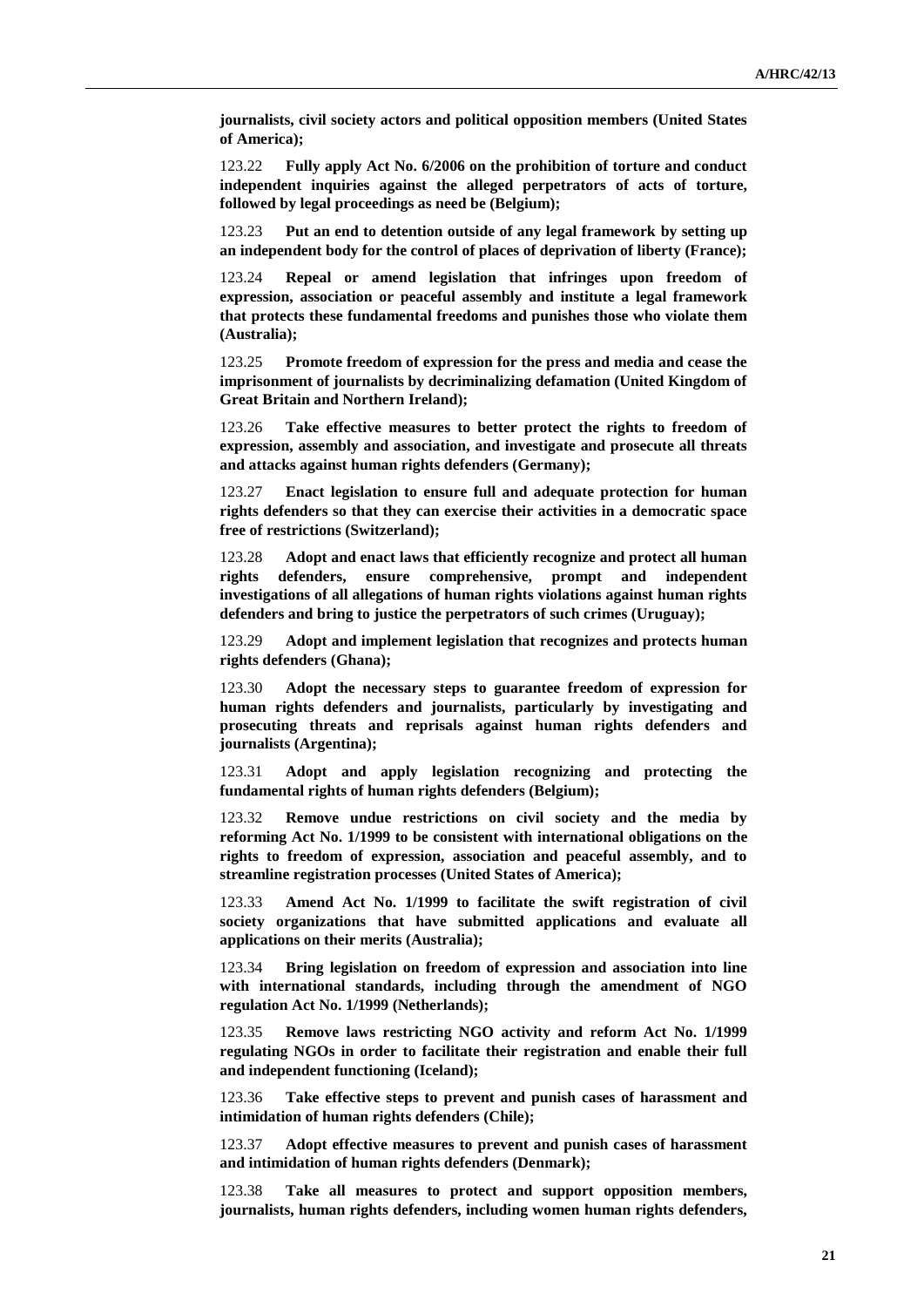**and civil society organizations, investigate all attacks against them and bring the perpetrators to justice (Iceland);**

123.39 **Enact a law clearly prohibiting discrimination against women and cancel the ministerial ruling of 18 July 2017 prohibiting girls from enrolling in and/or attending school during pregnancy (Canada);**

123.40 **Guarantee the rights to education and health, especially for children, including by ending the policy of excluding pregnant minors from school (France);**

123.41 **Complete the process of adopting the personal and family code and the process of drafting and adopting the bill on gender-based violence (Gabon);**

123.42 **Continue its policy of combating disparities between men and women, by adopting the draft personal and family code (Côte d'Ivoire);**

123.43 **Expedite the approval of the family code, which is aimed at eradicating gender -based disparities and preventing violence against women (Sierra Leone);**

123.44 **Speed up the approval of the personal and family code (Ukraine);**

123.45 **Accelerate the drafting and adoption of a law on gender equality that clearly prohibits discrimination against women, in line with the treaties and conventions ratified by the country, ensuring that it is adequately disseminated, known and respected (Chile);**

123.46 **Provide adequate annual financial assistance to programmes in the country aimed at changing the understanding of masculinity and promoting gender equality, and consider expanding such programmes throughout the country (Haiti);**

123.47 **Incorporate domestic and intrafamily violence as a crime, in particular violence against women and children, and adopt the necessary measures to ensure the training of the competent authorities (Mexico);**

123.48 **Adopt without delay a law prohibiting the infliction of corporal punishment on children in all settings, including in the family (Senegal);**

123.49 **Prioritize the protection of children's rights, eradicate corporal punishment in all settings, including at home, and repeal defence arguments to justify it (Algeria);**

123.50 **Prioritize the protection of the rights of the child, eradicating corporal punishment and domestic violence and enhancing access to education services (Kyrgyzstan).**

124. **The recommendations formulated during the interactive dialogue/listed below have been examined by Equatorial Guinea and have been noted by Equatorial Guinea:**

124.1 **Abolish the death penalty, by revising the Constitution and by ratifying the Second Optional Protocol to the International Covenant on Civil and Political Rights, aiming at the abolition of the death penalty (France);**

124.2 **Abolish the death penalty and investigate all unlawful killings and extrajudicial executions committed by law enforcement agencies' personnel, and accede to the Second Optional Protocol to the International Covenant on Civil and Political Rights, aiming at the abolition of the death penalty (Paraguay);**

124.3 **Consider acceding to and ratifying the Rome Statute of the International Criminal Court (Uruguay);**

124.4 **Take further steps towards accession to the Rome Statute of the International Criminal Court (Germany);**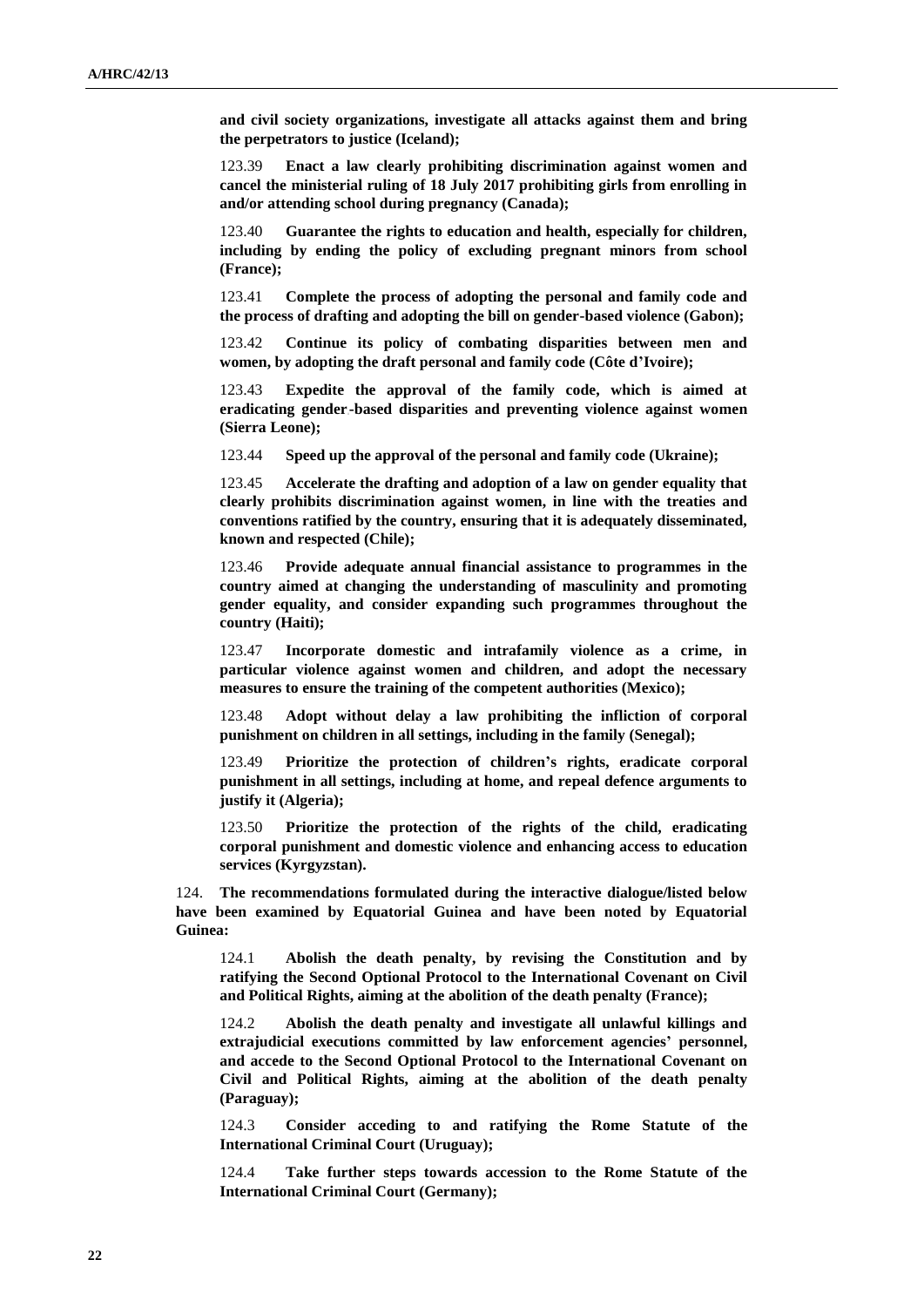124.5 **Ratify the Rome Statute of the International Criminal Court and fully align national legislation with all obligations under the Rome Statute (Latvia);**

124.6 **Allow elected members of political parties, including Citizens for Innovation, to take their seats immediately (United States of America).**

125. **All conclusions and/or recommendations contained in the present report reflect the position of the submitting State(s) and/or the State under review. They should not be construed as endorsed by the Working Group as a whole.**